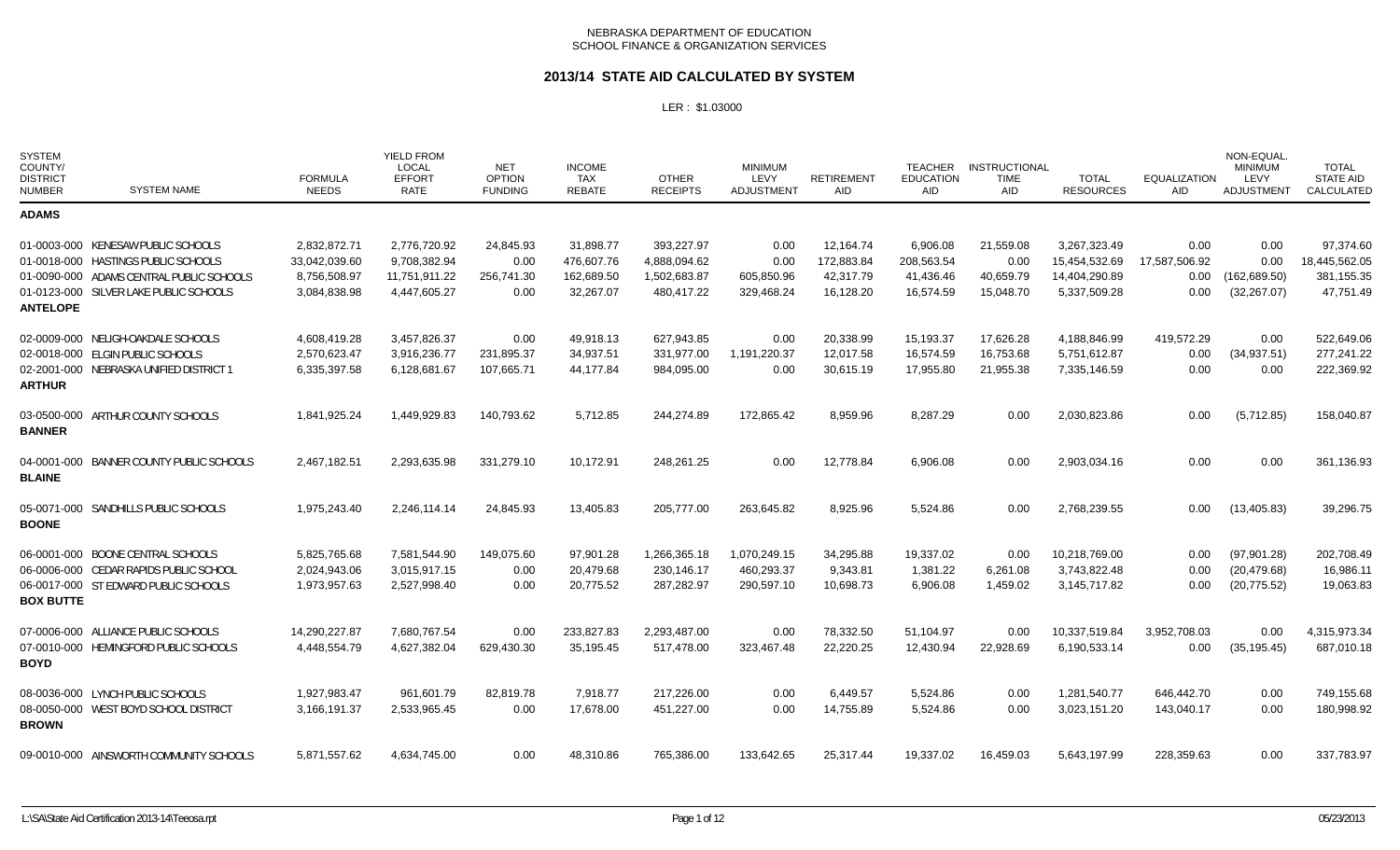#### **2013/14 STATE AID CALCULATED BY SYSTEM**

| <b>SYSTEM</b><br>COUNTY/<br><b>DISTRICT</b><br><b>SYSTEM NAME</b><br><b>NUMBER</b> | <b>FORMULA</b><br><b>NEEDS</b> | <b>YIELD FROM</b><br><b>LOCAL</b><br><b>EFFORT</b><br>RATE | <b>NET</b><br><b>OPTION</b><br><b>FUNDING</b> | <b>INCOME</b><br>TAX<br><b>REBATE</b> | <b>OTHER</b><br><b>RECEIPTS</b> | <b>MINIMUM</b><br>LEVY<br>ADJUSTMENT | <b>RETIREMENT</b><br>AID | <b>TEACHER</b><br><b>EDUCATION</b><br>AID | <b>INSTRUCTIONAL</b><br><b>TIME</b><br><b>AID</b> | <b>TOTAL</b><br><b>RESOURCES</b> | <b>EQUALIZATION</b><br>AID | NON-EQUAL<br><b>MINIMUM</b><br>LEVY<br><b>ADJUSTMENT</b> | <b>TOTAL</b><br><b>STATE AID</b><br>CALCULATED |
|------------------------------------------------------------------------------------|--------------------------------|------------------------------------------------------------|-----------------------------------------------|---------------------------------------|---------------------------------|--------------------------------------|--------------------------|-------------------------------------------|---------------------------------------------------|----------------------------------|----------------------------|----------------------------------------------------------|------------------------------------------------|
| <b>BUFFALO</b>                                                                     |                                |                                                            |                                               |                                       |                                 |                                      |                          |                                           |                                                   |                                  |                            |                                                          |                                                |
| 10-0002-000 GIBBON PUBLIC SCHOOLS                                                  | 6,389,180.65                   | 3,364,203.39                                               | 0.00                                          | 53,337.06                             | 827,638.00                      | 0.00                                 | 29.890.28                | 30,386.74                                 | 0.00                                              | 4,305,455.46                     | 2,083,725.19               | 0.00                                                     | 2,197,339.27                                   |
| 10-0007-000 KEARNEY PUBLIC SCHOOLS                                                 | 45,340,987.24                  | 24,263,705.93                                              | 0.00                                          | 995,936.64                            | 7,856,480.13                    | 0.00                                 | 265,900.30               | 265,193.37                                | 0.00                                              | 33,647,216.37                    | 11,693,770.87              | 0.00                                                     | 13,220,801.18                                  |
| 10-0009-000 ELM CREEK PUBLIC SCHOOLS                                               | 3,723,927.09                   | 2,266,836.15                                               | 0.00                                          | 36,646.77                             | 484,883.42                      | 0.00                                 | 17,536.81                | 11,049.72                                 | 0.00                                              | 2,816,952.87                     | 906,974.22                 | 0.00                                                     | 972,207.52                                     |
| 10-0019-000 SHELTON PUBLIC SCHOOLS                                                 | 3,659,706.58                   | 2,055,543.88                                               | 24,845.93                                     | 42,513.81                             | 420,239.00                      | 0.00                                 | 15,860.06                | 6,906.08                                  | 0.00                                              | 2,565,908.76                     | 1,093,797.82               | 0.00                                                     | 1,183,923.70                                   |
| 10-0069-000 RAVENNA PUBLIC SCHOOLS                                                 | 4,962,031.08                   | 4,009,870.39                                               | 0.00                                          | 36,140.62                             | 860,856.00                      | 0.00                                 | 25,035.91                | 27,624.31                                 | 43,809.11                                         | 5,003,336.34                     | 0.00                       | 0.00                                                     | 132,609.95                                     |
| 10-0105-000 PLEASANTON PUBLIC SCHOOLS                                              | 2,883,231.59                   | 1,981,596.27                                               | 0.00                                          | 23,975.70                             | 323,692.00                      | 0.00                                 | 10,966.52                | 4,143.65                                  | 0.00                                              | 2,344,374.14                     | 538,857.45                 | 0.00                                                     | 577,943.32                                     |
| 10-0119-000 AMHERST PUBLIC SCHOOLS<br><b>BURT</b>                                  | 3,284,227.67                   | 1,753,261.17                                               | 1.051.811.15                                  | 23,806.66                             | 287,630.00                      | 0.00                                 | 13.123.28                | 8,287.29                                  | 7.426.20                                          | 3,145,345.75                     | 138,881.91                 | 0.00                                                     | 1,243,336.50                                   |
| 11-0001-000<br>TEKAMAH-HERMAN COMMUNITY SCH                                        | 6,391,855.54                   | 5,847,232.97                                               | 0.00                                          | 62,310.41                             | 780,602.49                      | 221,400.08                           | 29,307.03                | 34,530.39                                 | 13,236.11                                         | 6,988,619.47                     | 0.00                       | (62, 310.41)                                             | 77,073.52                                      |
| 11-0014-000 OAKLAND CRAIG PUBLIC SCHOOLS                                           | 4,826,092.66                   | 3,532,588.90                                               | 99,383.73                                     | 43,790.34                             | 583,570.77                      | 0.00                                 | 21,661.78                | 16,574.59                                 | 29,973.78                                         | 4,327,543.89                     | 498,548.77                 | 0.00                                                     | 709,932.99                                     |
| 11-0020-000 LYONS-DECATUR NORTHEAST SCHS<br><b>BUTLER</b>                          | 2,923,378.92                   | 3,287,572.14                                               | 0.00                                          | 32,155.29                             | 461,637.79                      | 0.00                                 | 15,562.92                | 12,430.94                                 | 2,922.56                                          | 3,812,281.64                     | 0.00                       | 0.00                                                     | 63,071.71                                      |
| 12-0056-000 DAVID CITY PUBLIC SCHOOLS                                              | 7,094,177.91                   | 8,996,669.67                                               | 33,127.91                                     | 112,688.24                            | 1,219,432.69                    | 922,377.01                           | 34,550.72                | 34,530.39                                 | 26,960.06                                         | 11,380,336.69                    | 0.00                       | 112,688.24)                                              | 129,169.07                                     |
| 12-0502-000 EAST BUTLER PUBLIC SCHOOLS<br><b>CASS</b>                              | 4,695,052.89                   | 5,796,763.45                                               | 0.00                                          | 50,647.04                             | 541,329.32                      | 0.00                                 | 20,898.58                | 23,480.66                                 | 17,330.51                                         | 6,450,449.56                     | 0.00                       | 0.00                                                     | 112,356.79                                     |
| 13-0001-000 PLATTSMOUTH COMMUNITY SCHOOL                                           | 15,909,829.14                  | 6,333,151.94                                               | 0.00                                          | 223,085.51                            | 2,541,876.32                    | 0.00                                 | 83,765.02                | 106,353.59                                | 0.00                                              | 9,288,232.37                     | 6,621,596.77               | 0.00                                                     | 7,034,800.88                                   |
| 13-0022-000 WEEPING WATER PUBLIC SCHOOLS                                           | 4,294,988.67                   | 2,893,469.05                                               | 0.00                                          | 42,006.67                             | 483,246.00                      | 0.00                                 | 19,984.53                | 26,243.09                                 | 7,387.93                                          | 3,372,903.75                     | 922,084.92                 | 0.00                                                     | 1,017,707.14                                   |
| 13-0032-000 LOUISVILLE PUBLIC SCHOOLS                                              | 5,848,845.36                   | 4,090,502.82                                               | 505,200.63                                    | 87,001.29                             | 714,225.19                      | 0.00                                 | 27,884.61                | 29,005.52                                 | 8,793.07                                          | 5,462,613.14                     | 386,232.22                 | 0.00                                                     | 1,044,117.35                                   |
| 13-0056-000 CONESTOGA PUBLIC SCHOOLS                                               | 6,669,233.58                   | 5,649,543.38                                               | 0.00                                          | 93,828.69                             | 1,170,321.89                    | 0.00                                 | 30,397.42                | 29,005.52                                 | 0.00                                              | 6,973,096.90                     | 0.00                       | 0.00                                                     | 153,231.63                                     |
| 13-0097-000 ELMWOOD-MURDOCK PUBLIC SCHOC<br><b>CEDAR</b>                           | 4,744,801.96                   | 3,180,231.65                                               | 198,767.46                                    | 55,801.09                             | 530,574.86                      | 0.00                                 | 22,006.88                | 30,386.74                                 | 0.00                                              | 4,017,768.68                     | 727,033.28                 | 0.00                                                     | 1,033,995.45                                   |
| 14-0008-000 HARTINGTON PUBLIC SCHOOLS                                              | 3,297,747.35                   | 5.910.062.39                                               | 0.00                                          | 79,758.63                             | 729,974.00                      | 1,738,591.17                         | 16,935.28                | 26,243.09                                 | 8,969.01                                          | 8,510,533.57                     | 0.00                       | (79, 758.63)                                             | 52,147.38                                      |
| 14-0045-000 RANDOLPH PUBLIC SCHOOLS                                                | 3,003,867.74                   | 4,381,086.08                                               | 0.00                                          | 39,678.59                             | 374,057.00                      | 1,019,134.20                         | 15,691.28                | 8,287.29                                  | 0.00                                              | 5,837,934.44                     | 0.00                       | (39,678.59)                                              | 23,978.57                                      |
| 14-0054-000 LAUREL-CONCORD PUBLIC SCHOOLS                                          | 3,853,866.35                   | 4,181,804.02                                               | 0.00                                          | 64,924.80                             | 400,112.00                      | 0.00                                 | 19,509.15                | 17,955.80                                 | 0.00                                              | 4,684,305.77                     | 0.00                       | 0.00                                                     | 102,389.75                                     |
| 14-0101-000 WYNOT PUBLIC SCHOOLS                                                   | 2,160,573.68                   | 1,086,456.09                                               | 256,741.30                                    | 11,855.05                             | 214,373.68                      | 0.00                                 | 8,016.62                 | 2,762.43                                  | 0.00                                              | 1,580,205.17                     | 580,368.50                 | 0.00                                                     | 859,743.90                                     |
| 14-0541-000 COLERIDGE COMMUNITY SCHOOLS<br><b>CHASE</b>                            | 1,790,944.87                   | 2,299,307.23                                               | 0.00                                          | 22,358.55                             | 263,680.44                      | 215,643.77                           | 7,830.03                 | 2,762.43                                  | 0.00                                              | 2,811,582.45                     | 0.00                       | (22, 358.55)                                             | 10,592.46                                      |
| 15-0010-000 CHASE COUNTY SCHOOLS                                                   | 6,283,120.24                   | 7,172,670.67                                               | 91,101.75                                     | 76,521.35                             | 903,529.00                      | 420,610.98                           | 29,939.37                | 29,005.52                                 | 27,684.25                                         | 8,751,062.90                     | 0.00                       | (76, 521.35)                                             | 177,730.90                                     |
| 15-0536-000 WAUNETA-PALISADE PUBLIC SCHS                                           | 2,922,126.80                   | 2,868,789.83                                               | 0.00                                          | 26,693.61                             | 359,572.00                      | 0.00                                 | 14,064.18                | 6,906.08                                  | 0.00                                              | 3,276,025.70                     | 0.00                       | 0.00                                                     | 47,663.87                                      |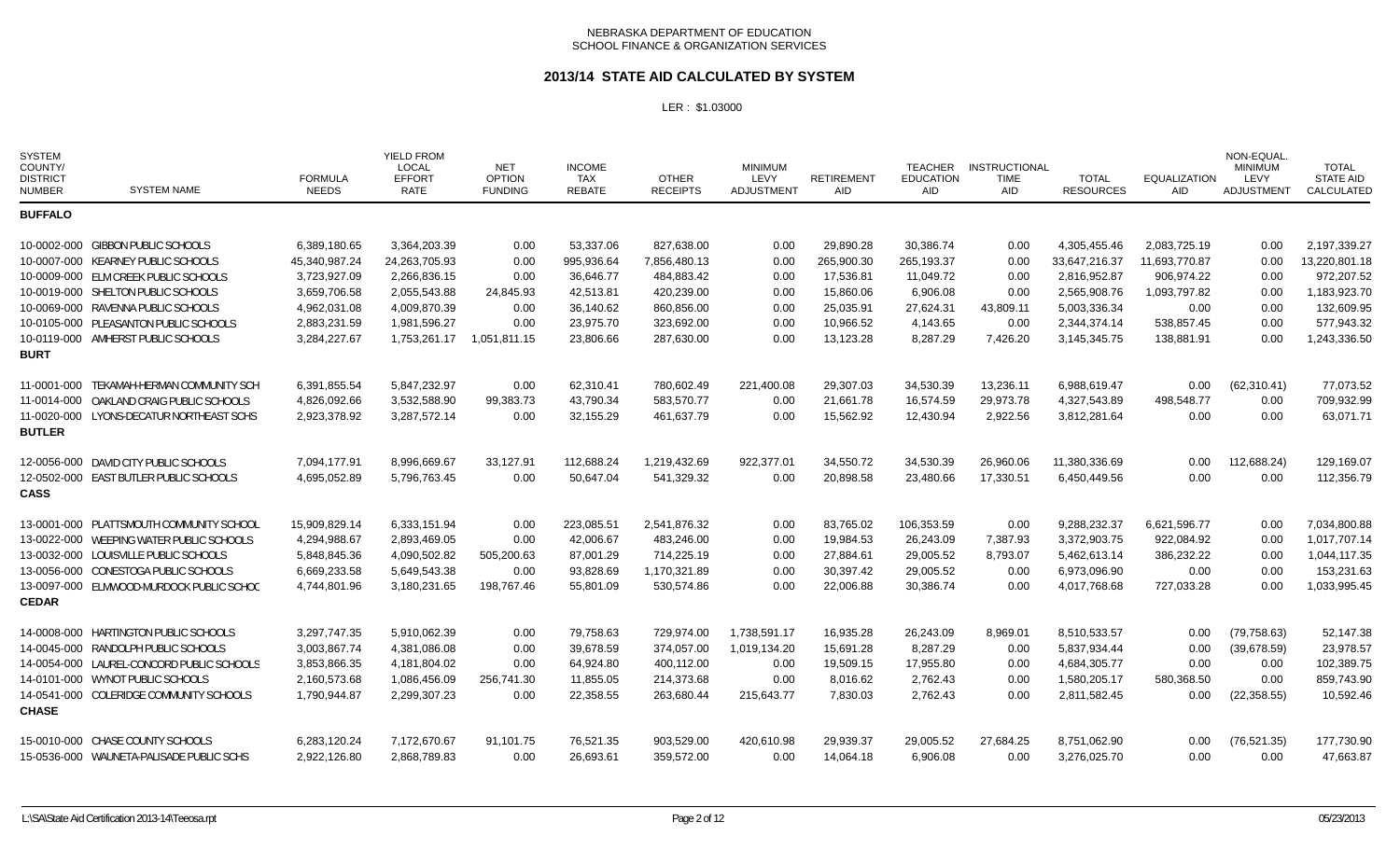### **2013/14 STATE AID CALCULATED BY SYSTEM**

| <b>SYSTEM</b><br>COUNTY/<br><b>DISTRICT</b><br><b>NUMBER</b> | <b>SYSTEM NAME</b>                        | <b>FORMULA</b><br><b>NEEDS</b> | YIELD FROM<br><b>LOCAL</b><br><b>EFFORT</b><br>RATE | <b>NET</b><br><b>OPTION</b><br><b>FUNDING</b> | <b>INCOME</b><br><b>TAX</b><br><b>REBATE</b> | <b>OTHER</b><br><b>RECEIPTS</b> | <b>MINIMUM</b><br>LEVY<br><b>ADJUSTMENT</b> | <b>RETIREMENT</b><br><b>AID</b> | <b>TEACHER</b><br><b>EDUCATION</b><br><b>AID</b> | <b>INSTRUCTIONAL</b><br><b>TIME</b><br><b>AID</b> | <b>TOTAL</b><br><b>RESOURCES</b> | <b>EQUALIZATION</b><br><b>AID</b> | NON-EQUAL<br><b>MINIMUM</b><br>LEVY<br><b>ADJUSTMENT</b> | <b>TOTAL</b><br><b>STATE AID</b><br>CALCULATED |
|--------------------------------------------------------------|-------------------------------------------|--------------------------------|-----------------------------------------------------|-----------------------------------------------|----------------------------------------------|---------------------------------|---------------------------------------------|---------------------------------|--------------------------------------------------|---------------------------------------------------|----------------------------------|-----------------------------------|----------------------------------------------------------|------------------------------------------------|
| <b>CHERRY</b>                                                |                                           |                                |                                                     |                                               |                                              |                                 |                                             |                                 |                                                  |                                                   |                                  |                                   |                                                          |                                                |
|                                                              | 16-0006-000 VALENTINE COMMUNITY SCHOOLS   | 7,986,517.56                   | 8,273,160.94                                        | 0.00                                          | 73,657.78                                    | 1,255,637.00                    | 182,330.83                                  | 39,657.17                       | 45,580.11                                        | 0.00                                              | 9,870,023.83                     | 0.00                              | (73,657.78)                                              | 85,237.28                                      |
| <b>CHEYENNE</b>                                              | 16-0030-000 CODY-KILGORE PUBLIC SCHS      | 2,312,859.64                   | 1,061,309.15                                        | 157,357.57                                    | 29,045.39                                    | 216,958.00                      | 0.00                                        | 10,290.65                       | 11,049.72                                        | 3,058.86                                          | 1,489,069.35                     | 823,790.29                        | 0.00                                                     | 1,034,592.49                                   |
|                                                              | 17-0001-000 SIDNEY PUBLIC SCHOOLS         | 11,626,154.11                  | 6,108,364.86                                        | 0.00                                          | 230,211.33                                   | 1,469,612.75                    | 0.00                                        | 59,310.31                       | 22,099.45                                        | 131,866.27                                        | 8,021,464.96                     | 3,604,689.15                      | 0.00                                                     | 4,048,176.50                                   |
|                                                              | 17-0003-000 LEYTON PUBLIC SCHOOLS         | 3,054,521.44                   | 3,008,691.13                                        | 215,331.42                                    | 23,998.66                                    | 294,148.47                      | 0.00                                        | 14,011.62                       | 5,524.86                                         | 19,946.06                                         | 3,581,652.22                     | 0.00                              | 0.00                                                     | 278,812.62                                     |
| <b>CLAY</b>                                                  | 17-0009-000 POTTER-DIX PUBLIC SCHOOLS     | 2,951,652.88                   | 2,277,097.50                                        | 248,459.33                                    | 21,207.86                                    | 342,551.12                      | 0.00                                        | 12,471.30                       | 9,668.51                                         | 9,196.96                                          | 2,920,652.57                     | 31,000.31                         | 0.00                                                     | 332,004.26                                     |
|                                                              | 18-0002-000 SUTTON PUBLIC SCHOOLS         | 4,505,918.42                   | 4,745,831.45                                        | 0.00                                          | 50,320.88                                    | 477,697.23                      | 402,704.53                                  | 21,395.75                       | 19,337.02                                        | 4,682.08                                          | 5,721,968.95                     | 0.00                              | (50, 320.88)                                             | 45,414.85                                      |
| <b>COLFAX</b>                                                | 18-0011-000 HARVARD PUBLIC SCHOOLS        | 3,500,352.53                   | 2,238,560.11                                        | 273,305.26                                    | 18,309.62                                    | 421,517.44                      | 0.00                                        | 15,453.67                       | 4,143.65                                         | 6,961.53                                          | 2,978,251.28                     | 522,101.24                        | 0.00                                                     | 840,274.98                                     |
|                                                              | 19-0039-000 LEIGH COMMUNITY SCHOOLS       | 2,225,256.70                   | 2,804,571.88                                        | 16,563.96                                     | 41,015.16                                    | 211,197.21                      | 0.00                                        | 10,683.74                       | 9,668.51                                         | 1,347.92                                          | 3,095,048.36                     | 0.00                              | 0.00                                                     | 79,279.27                                      |
|                                                              | 19-0058-000 CLARKSON PUBLIC SCHOOLS       | 2,357,503.20                   | 2,365,428.16                                        | 91,101.75                                     | 37,547.88                                    | 305,754.75                      | 0.00                                        | 11,164.58                       | 8,287.29                                         | 3,242.13                                          | 2,822,526.54                     | 0.00                              | 0.00                                                     | 151,343.63                                     |
|                                                              | 19-0070-000 HOWELLS-DODGE CONSOLIDATED SC | 3,641,349.52                   | 4,239,597.97                                        | 0.00                                          | 62,792.21                                    | 478,774.01                      | 834,748.03                                  | 22,512.02                       | 6.906.08                                         | 15,027.40                                         | 5,660,357.71                     | 0.00                              | (62, 792.21)                                             | 44,445.50                                      |
| <b>CUMING</b>                                                | 19-0123-000 SCHUYLER COMMUNITY SCHOOLS    | 15,678,708.40                  | 9,211,340.82                                        | 0.00                                          | 111,610.66                                   | 1,608,358.32                    | 0.00                                        | 78,216.80                       | 70,441.99                                        | 0.00                                              | 11,079,968.59                    | 4,598,739.81                      | 0.00                                                     | 4,859,009.26                                   |
|                                                              | 20-0001-000 WEST POINT PUBLIC SCHOOLS     | 8,883,904.63                   | 7,963,999.07                                        | 57,973.84                                     | 131,773.81                                   | 1,441,234.00                    | 0.00                                        | 42,113.61                       | 34,530.39                                        | 37,079.54                                         | 9,708,704.26                     | 0.00                              | 0.00                                                     | 303,471.19                                     |
|                                                              | 20-0020-000 BANCROFT-ROSALIE COMM SCHOOLS | 3,313,939.33                   | 2,474,635.96                                        | 281,587.24                                    | 26,018.50                                    | 316,924.70                      | 0.00                                        | 14,900.29                       | 11,049.72                                        | 26,083.30                                         | 3,151,199.71                     | 162,739.62                        | 0.00                                                     | 522,378.67                                     |
| <b>CUSTER</b>                                                | 20-0030-000 WISNER-PILGER PUBLIC SCHOOLS  | 5,132,381.06                   | 5,173,997.61                                        | 182,203.51                                    | 57,976.71                                    | 712,563.64                      | 0.00                                        | 27,338.91                       | 22,099.45                                        | 39,992.24                                         | 6,216,172.07                     | 0.00                              | 0.00                                                     | 329,610.82                                     |
|                                                              | 21-0015-000 ANSELMO-MERNA PUBLIC SCHOOLS  | 3,006,796.13                   | 3,591,681.64                                        | 231,895.37                                    | 23,479.09                                    | 333,916.73                      | 908,730.32                                  | 12,250.13                       | 8,287.29                                         | 0.00                                              | 5,110,240.58                     | 0.00                              | (23, 479.09)                                             | 252,432.79                                     |
|                                                              | 21-0025-000 BROKEN BOW PUBLIC SCHOOLS     | 8,362,564.61                   | 5,337,015.53                                        | 41,409.89                                     | 89,167.74                                    | 1,010,872.96                    | 0.00                                        | 42,245.77                       | 41,436.46                                        | 0.00                                              | 6,562,148.36                     | 1,800,416.25                      | 0.00                                                     | 2,014,676.12                                   |
|                                                              | 21-0044-000 ANSLEY PUBLIC SCHOOLS         | 2,405,735.57                   | 2,140,551.89                                        | 0.00                                          | 12,793.19                                    | 239,355.00                      | 0.00                                        | 10,274.25                       | 0.00                                             | 2,098.90                                          | 2,405,073.23                     | 662.34                            | 0.00                                                     | 25,828.68                                      |
|                                                              | 21-0084-000 SARGENT PUBLIC SCHOOLS        | 2,648,155.74                   | 2,145,700.06                                        | 57,973.84                                     | 11,208.63                                    | 168,521.13                      | 0.00                                        | 9,908.89                        | 5,524.86                                         | 0.00                                              | 2,398,837.41                     | 249,318.33                        | 0.00                                                     | 333,934.56                                     |
|                                                              | 21-0089-000 ARNOLD PUBLIC SCHOOLS         | 2,161,907.09                   | 2,358,092.03                                        | 0.00                                          | 27,664.39                                    | 212,492.12                      | 0.00                                        | 10,978.58                       | 4,143.65                                         | 7,339.86                                          | 2,620,710.63                     | 0.00                              | 0.00                                                     | 50,126.48                                      |
| <b>DAKOTA</b>                                                | 21-0180-000 CALLAWAY PUBLIC SCHOOLS       | 2,863,988.84                   | 2,607,265.78                                        | 0.00                                          | 20,929.02                                    | 280,343.00                      | 0.00                                        | 11,722.94                       | 9,668.51                                         | 11,083.31                                         | 2,941,012.56                     | 0.00                              | 0.00                                                     | 53,403.78                                      |
|                                                              | 22-0011-000 SO SIOUX CITY COMMUNITY SCHS  | 38,628,760.39                  | 8,425,966.08                                        | 0.00                                          | 161,861.99                                   | 4,834,323.51                    | 0.00                                        | 208,225.25                      | 174,033.15                                       | 223,246.53                                        | 14,027,656.51                    | 24,601,103.88                     | 0.00                                                     | 25,368,470.80                                  |
|                                                              | 22-0031-000 HOMER COMMUNITY SCHOOLS       | 4,631,362.20                   | 2,696,782.57                                        | 712,250.07                                    | 25,088.64                                    | 524,293.00                      | 0.00                                        | 21,195.53                       | 20,718.23                                        | 0.00                                              | 4,000,328.04                     | 631,034.16                        | 0.00                                                     | 1,410,286.64                                   |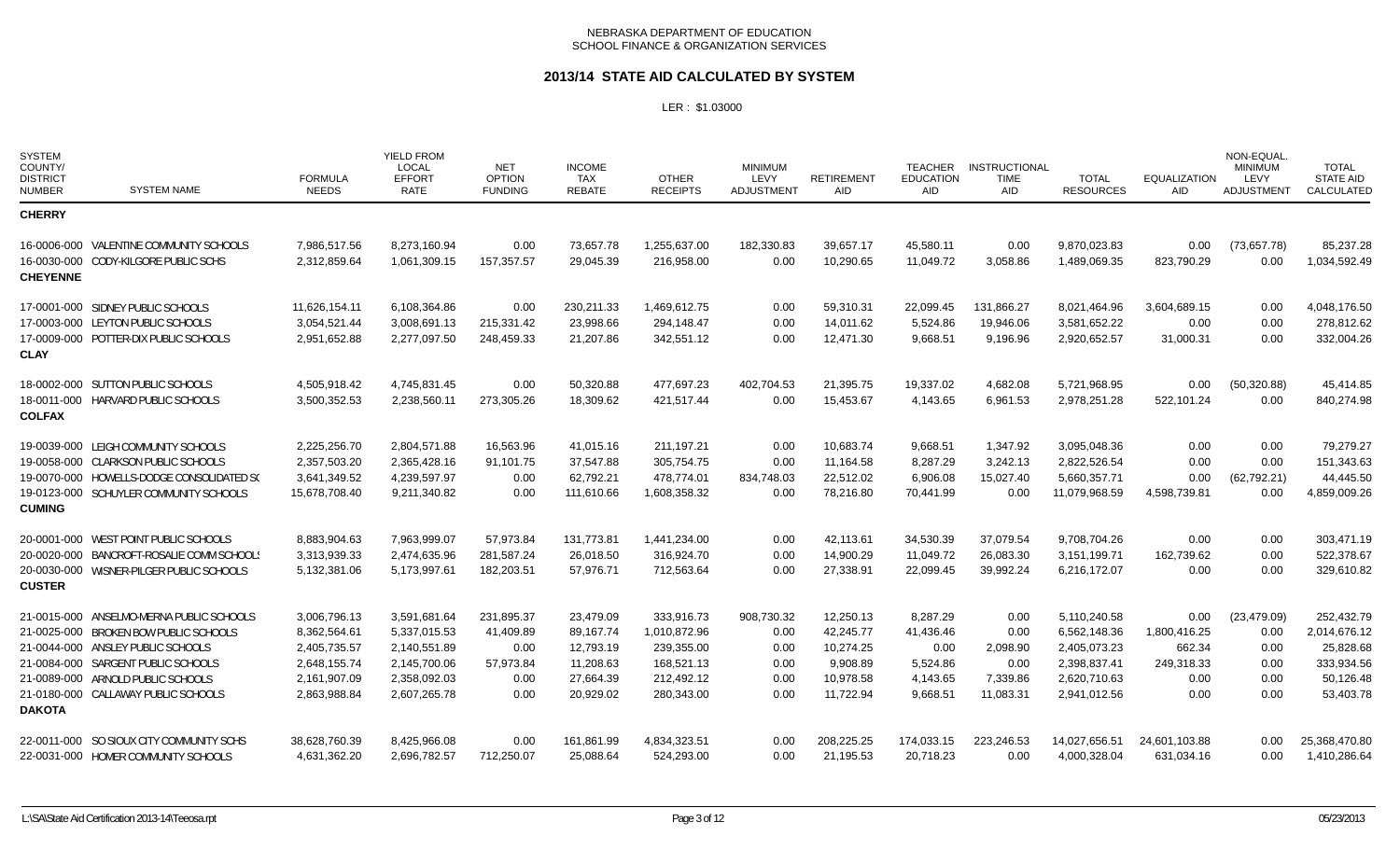### **2013/14 STATE AID CALCULATED BY SYSTEM**

| <b>SYSTEM</b><br>COUNTY/<br><b>DISTRICT</b><br><b>NUMBER</b> | <b>SYSTEM NAME</b>                               | <b>FORMULA</b><br><b>NEEDS</b> | <b>YIELD FROM</b><br>LOCAL<br><b>EFFORT</b><br>RATE | NET<br><b>OPTION</b><br><b>FUNDING</b> | <b>INCOME</b><br><b>TAX</b><br><b>REBATE</b> | <b>OTHER</b><br><b>RECEIPTS</b> | <b>MINIMUM</b><br>LEVY<br><b>ADJUSTMENT</b> | <b>RETIREMENT</b><br>AID | <b>TEACHER</b><br><b>EDUCATION</b><br>AID | <b>INSTRUCTIONAL</b><br>TIME<br>AID | <b>TOTAL</b><br><b>RESOURCES</b> | EQUALIZATION<br><b>AID</b> | NON-EQUAL.<br><b>MINIMUM</b><br>LEVY<br>ADJUSTMENT | <b>TOTAL</b><br><b>STATE AID</b><br>CALCULATED |
|--------------------------------------------------------------|--------------------------------------------------|--------------------------------|-----------------------------------------------------|----------------------------------------|----------------------------------------------|---------------------------------|---------------------------------------------|--------------------------|-------------------------------------------|-------------------------------------|----------------------------------|----------------------------|----------------------------------------------------|------------------------------------------------|
| <b>DAWES</b>                                                 |                                                  |                                |                                                     |                                        |                                              |                                 |                                             |                          |                                           |                                     |                                  |                            |                                                    |                                                |
|                                                              | 23-0002-000 CHADRON PUBLIC SCHOOLS               | 9,163,230.41                   | 3,926,914.35                                        | 8,281.98                               | 98,754.97                                    | 1,146,074.00                    | 0.00                                        | 46,538.87                | 55,248.62                                 | 6,463.71                            | 5,288,276.49                     | 3,874,953.92               | 0.00                                               | 4,090,242.07                                   |
|                                                              | 23-0071-000 CRAWFORD PUBLIC SCHOOLS              | 2,855,349.72                   | 2,284,072.26                                        | 124,229.66                             | 21,159.16                                    | 334,755.00                      | 0.00                                        | 17,805.45                | 5,524.86                                  | 0.00                                | 2,787,546.39                     | 67,803.33                  | 0.00                                               | 236,522.47                                     |
| <b>DAWSON</b>                                                |                                                  |                                |                                                     |                                        |                                              |                                 |                                             |                          |                                           |                                     |                                  |                            |                                                    |                                                |
|                                                              | 24-0001-000 LEXINGTON PUBLIC SCHOOLS             | 29,027,904.14                  | 7,059,393.56                                        | 0.00                                   | 152,823.85                                   | 2,351,111.31                    | 0.00                                        | 142,957.34               | 80,110.50                                 | 184,770.47                          | 9,971,167.04                     | 19,056,737.10              | 0.00                                               | 19,617,399.27                                  |
|                                                              | 24-0004-000 OVERTON PUBLIC SCHOOLS               | 3,497,999.65                   | 1,996,080.97                                        | 422,380.86                             | 20,041.60                                    | 346,808.00                      | 0.00                                        | 13,590.35                | 13,812.15                                 | 0.00                                | 2,812,713.94                     | 685,285.71                 | 0.00                                               | 1,155,110.68                                   |
|                                                              | 24-0011-000 COZAD COMMUNITY SCHOOLS              | 9,387,583.42                   | 5,339,822.74                                        | 0.00                                   | 95,375.50                                    | 1,098,874.00                    | 0.00                                        | 46,026.73                | 44,198.90                                 | 68,689.83                           | 6,692,987.70                     | 2,694,595.72               | 0.00                                               | 2,948,886.69                                   |
|                                                              | 24-0020-000 GOTHENBURG PUBLIC SCHOOLS            | 9,290,375.99                   | 5,531,292.45                                        | 149,075.60                             | 92,389.18                                    | 1,055,345.00                    | 26,313.92                                   | 39,762.67                | 53,867.40                                 | 46,840.12                           | 6,994,886.33                     | 2,295,489.66               | 0.00                                               | 2,677,424.63                                   |
| <b>DEUEL</b>                                                 | 24-0101-000 SUMNER-EDDYVILLE-MILLER SCHS         | 2,744,004.93                   | 2,149,498.03                                        | 165,639.55                             | 10,996.95                                    | 244,376.00                      | 0.00                                        | 11,392.88                | 1,381.22                                  | 8,383.62                            | 2,591,668.25                     | 152,336.68                 | 0.00                                               | 350,130.90                                     |
|                                                              | 25-0025-000 CREEK VALLEY SCHOOLS                 | 3,206,558.63                   | 3,033,527.29                                        | 0.00                                   | 38,667.54                                    | 506,152.26                      | 0.00                                        | 16,536.88                | 1,381.22                                  | 11,764.26                           | 3,608,029.45                     | 0.00                       | 0.00                                               | 68,349.89                                      |
|                                                              | 25-0095-000 SOUTH PLATTE PUBLIC SCHOOLS          | 2,369,855.35                   | 2,674,410.86                                        | 149,075.60                             | 20,288.81                                    | 319,272.69                      | 0.00                                        | 12,434.30                | 5,524.86                                  | 5,791.08                            | 3,186,798.20                     | 0.00                       | 0.00                                               | 193,114.65                                     |
| <b>DIXON</b>                                                 |                                                  |                                |                                                     |                                        |                                              |                                 |                                             |                          |                                           |                                     |                                  |                            |                                                    |                                                |
|                                                              | 26-0001-000 PONCA PUBLIC SCHOOLS                 | 4,778,288.70                   | 2,744,009.72                                        | 538,328.54                             | 27,473.66                                    | 480,761.00                      | 0.00                                        | 21,961.60                | 22,099.45                                 | 16,160.34                           | 3,850,794.31                     | 927,494.39                 | 0.00                                               | 1,553,517.98                                   |
|                                                              | 26-0024-000 NEWCASTLE PUBLIC SCHOOLS             | 1,842,298.68                   | 1,858,942.75                                        | 0.00                                   | 10,116.61                                    | 205,453.30                      | 0.00                                        | 8,086.04                 | 6,906.08                                  | 0.00                                | 2,089,504.78                     | 0.00                       | 0.00                                               | 25,108.73                                      |
|                                                              | 26-0070-000 ALLEN CONSOLIDATED SCHOOLS           | 2,923,333.19                   | 2,065,691.67                                        | 66,255.82                              | 17,222.28                                    | 285,973.00                      | 0.00                                        | 11,287.33                | 13,812.15                                 | 27,518.21                           | 2,487,760.46                     | 435,572.73                 | 0.00                                               | 571,668.52                                     |
| <b>DODGE</b>                                                 | 26-0561-000 EMERSON-HUBBARD PUBLIC SCHOOL        | 3,154,415.17                   | 2,931,698.12                                        | 0.00                                   | 30,787.68                                    | 419,849.00                      | 0.00                                        | 16,111.88                | 9,668.51                                  | 0.00                                | 3,408,115.18                     | 0.00                       | 0.00                                               | 56,568.07                                      |
|                                                              | 27-0001-000 FREMONT PUBLIC SCHOOLS               | 39,528,474.72                  | 19,156,703.83                                       | 0.00                                   | 656,115.69                                   | 5,204,364.18                    | 0.00                                        | 237,915.36               | 281,767.96                                | 0.00                                | 25,536,867.02                    | 13,991,607.70              | 0.00                                               | 15, 167, 406. 71                               |
|                                                              | 27-0062-000 SCRIBNER-SNYDER COMMUNITY SCH        | 2,822,615.77                   | 3,137,802.03                                        | 0.00                                   | 37,534.06                                    | 366,002.54                      | 0.00                                        | 15,786.46                | 8,287.29                                  | 14,732.52                           | 3,580,144.90                     | 0.00                       | 0.00                                               | 76,340.33                                      |
|                                                              | 27-0594-000 LOGAN VIEW PUBLIC SCHOOLS            | 6,008,276.47                   | 5,592,091.06                                        | 149,075.60                             | 55,076.76                                    | 924,508.00                      | 0.00                                        | 26,965.87                | 24,861.88                                 | 24,554.73                           | 6,797,133.89                     | 0.00                       | 0.00                                               | 280,534.83                                     |
| <b>DUNDY</b>                                                 | 27-0595-000 NORTH BEND CENTRAL PUBLIC SCHS       | 6,009,592.22                   | 6,946,831.34                                        | 703,968.09                             | 56,535.96                                    | 717,508.94                      | 652,192.81                                  | 27,834.89                | 34,530.39                                 | 0.00                                | 9,139,402.42                     | 0.00                       | (56, 535.96)                                       | 766,333.37                                     |
| <b>FILLMORE</b>                                              | 29-0117-000 DUNDY CO STRATTON PUBLIC SCHS        | 5,263,400.87                   | 6,230,626.91                                        | 0.00                                   | 44,854.90                                    | 487,077.00                      | 1,081,588.44                                | 24,835.29                | 23,480.66                                 | 14,787.67                           | 7,907,250.88                     | 0.00                       | (44, 854.90)                                       | 63,103.63                                      |
|                                                              | 30-0001-000 EXETER-MILLIGAN PUBLIC SCHOOLS       | 2,837,898.07                   | 4,167,087.53                                        | 0.00                                   | 39,034.80                                    | 450,039.55                      | 280,368.12                                  | 14,478.39                | 6,906.08                                  | 382.48                              | 4,958,296.95                     | 0.00                       | (39,034.80)                                        | 21,766.95                                      |
|                                                              | 30-0025-000 FILLMORE CENTRAL PUBLIC SCHS         | 6,144,054.09                   | 6,955,276.49                                        | 0.00                                   | 81,629.08                                    | 1,558,756.79                    | 877,850.43                                  | 27,443.85                | 31,767.96                                 | 49,968.65                           | 9,582,693.24                     | 0.00                       | (81,629.08)                                        | 109,180.45                                     |
| <b>FRANKLIN</b>                                              | 30-0054-000 SHICKLEY PUBLIC SCHOOLS              | 2,088,260.25                   | 3,021,727.53                                        | 99,383.73                              | 27,383.63                                    | 247,898.00                      | 647,764.50                                  | 11,105.86                | 9,668.51                                  | 11,207.89                           | 4,076,139.65                     | 0.00                       | (27, 383.63)                                       | 131,365.99                                     |
|                                                              | 31-0506-000 FRANKLIN PUBLIC SCHOOLS              | 3,899,203.90                   | 2,663,621.54                                        | 16,563.96                              | 34,831.25                                    | 388,484.00                      | 0.00                                        | 19,265.99                | 12,430.94                                 | 16,860.75                           | 3,152,058.42                     | 747,145.48                 | 0.00                                               | 847,098.36                                     |
|                                                              | L:\SA\State Aid Certification 2013-14\Teeosa.rpt |                                |                                                     |                                        |                                              | Page 4 of 12                    |                                             |                          |                                           |                                     |                                  |                            |                                                    | 05/23/2013                                     |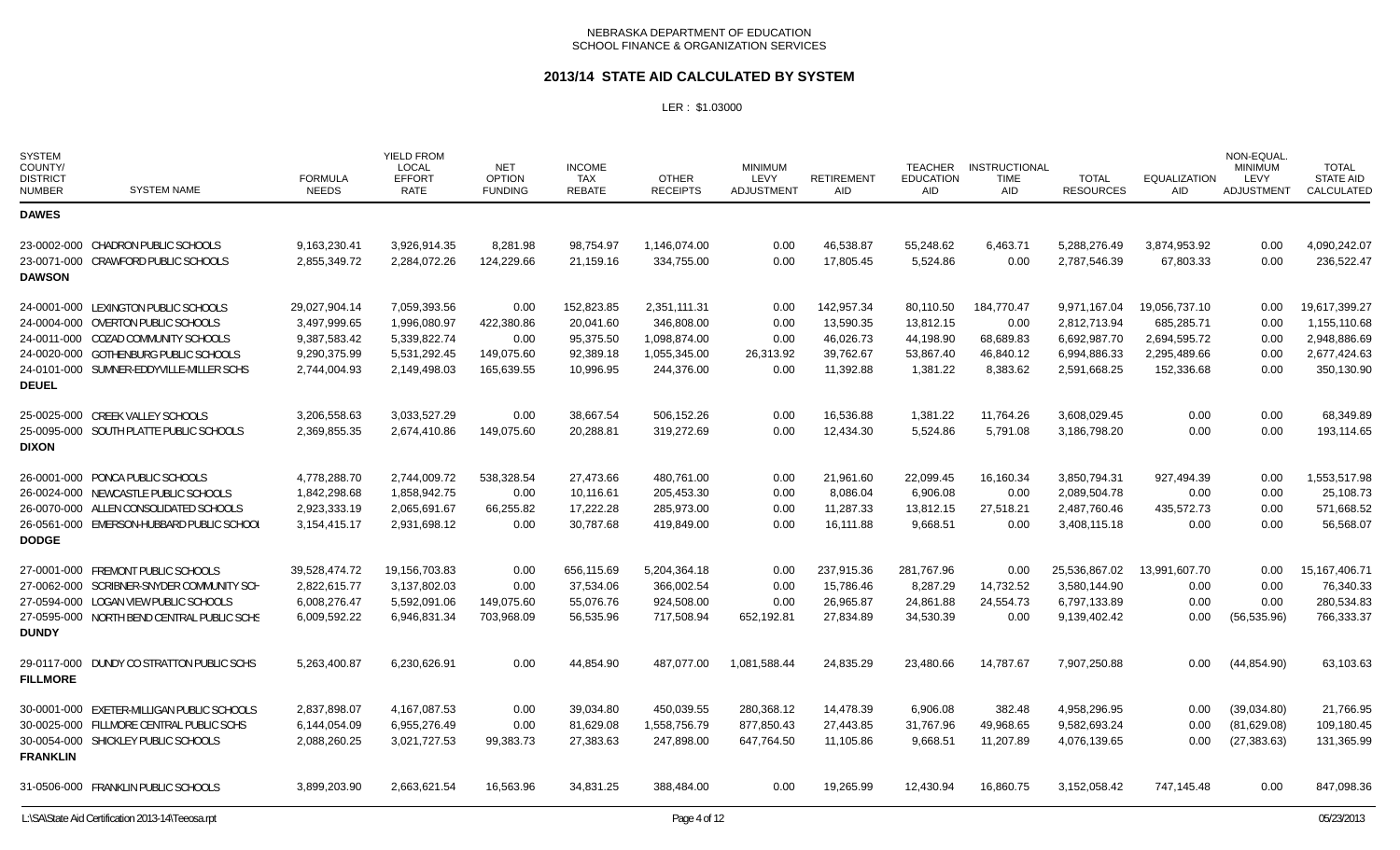### **2013/14 STATE AID CALCULATED BY SYSTEM**

| <b>SYSTEM</b><br>COUNTY/<br><b>DISTRICT</b><br><b>SYSTEM NAME</b><br><b>NUMBER</b> | <b>FORMULA</b><br><b>NEEDS</b> | <b>YIELD FROM</b><br><b>LOCAL</b><br><b>EFFORT</b><br>RATE | <b>NET</b><br><b>OPTION</b><br><b>FUNDING</b> | <b>INCOME</b><br><b>TAX</b><br><b>REBATE</b> | <b>OTHER</b><br><b>RECEIPTS</b> | <b>MINIMUM</b><br>LEVY<br><b>ADJUSTMENT</b> | <b>RETIREMENT</b><br>AID | <b>TEACHER</b><br><b>EDUCATION</b><br>AID | <b>INSTRUCTIONAL</b><br><b>TIME</b><br><b>AID</b> | <b>TOTAL</b><br><b>RESOURCES</b> | <b>EQUALIZATION</b><br>AID | NON-EQUAL<br><b>MINIMUM</b><br>LEVY<br><b>ADJUSTMENT</b> | <b>TOTAL</b><br><b>STATE AID</b><br>CALCULATED |
|------------------------------------------------------------------------------------|--------------------------------|------------------------------------------------------------|-----------------------------------------------|----------------------------------------------|---------------------------------|---------------------------------------------|--------------------------|-------------------------------------------|---------------------------------------------------|----------------------------------|----------------------------|----------------------------------------------------------|------------------------------------------------|
| <b>FRONTIER</b>                                                                    |                                |                                                            |                                               |                                              |                                 |                                             |                          |                                           |                                                   |                                  |                            |                                                          |                                                |
| 32-0046-000 MAYWOOD PUBLIC SCHOOLS                                                 | 2,422,089.79                   | 2,203,072.09                                               | 215,331.42                                    | 10,312.03                                    | 193,563.72                      | 0.00                                        | 9,801.50                 | 2,762.43                                  | 0.00                                              | 2,634,843.19                     | 0.00                       | 0.00                                                     | 238,207.38                                     |
| 32-0095-000 EUSTIS-FARNAM PUBLIC SCHOOLS                                           | 2,928,180.69                   | 2,877,130.64                                               | 240,177.35                                    | 30,907.92                                    | 307,303.00                      | 159,499.18                                  | 12,787.97                | 6,906.08                                  | 7,766.07                                          | 3,642,478.22                     | 0.00                       | (30, 907.92)                                             | 267,637.47                                     |
| 32-0125-000 MEDICINE VALLEY PUBLIC SCHOOLS<br><b>FURNAS</b>                        | 3,005,904.81                   | 1,857,032.45                                               | 24,845.93                                     | 16,822.36                                    | 313,416.42                      | 0.00                                        | 13,193.53                | 22,099.45                                 | 2,364.53                                          | 2,249,774.67                     | 756,130.14                 | 0.00                                                     | 835,455.94                                     |
| 33-0018-000 ARAPAHOE PUBLIC SCHOOLS                                                | 3,648,879.26                   | 2,693,971.73                                               | 0.00                                          | 36,410.81                                    | 495,591.00                      | 0.00                                        | 16,370.56                | 13,812.15                                 | 6,636.24                                          | 3,262,792.48                     | 386,086.77                 | 0.00                                                     | 459,316.53                                     |
| 33-0021-000 CAMBRIDGE PUBLIC SCHOOLS                                               | 3,933,625.34                   | 2,091,288.22                                               | 430,662.83                                    | 32,227.44                                    | 414,243.00                      | 0.00                                        | 17,365.93                | 8,287.29                                  | 0.00                                              | 2,994,074.71                     | 939,550.63                 | 0.00                                                     | 1,428,094.12                                   |
| 33-0540-000 SOUTHERN VALLEY SCHOOLS<br><b>GAGE</b>                                 | 5,264,109.56                   | 4,584,435.09                                               | 0.00                                          | 48,875.40                                    | 735,944.00                      | 0.00                                        | 24,974.03                | 13,812.15                                 | 0.00                                              | 5,408,040.67                     | 0.00                       | 0.00                                                     | 87,661.58                                      |
| 34-0001-000 SOUTHERN SCHOOL DIST 1                                                 | 4,831,821.33                   | 2,406,073.50                                               | 0.00                                          | 29,717.49                                    | 684,237.45                      | 0.00                                        | 22,049.51                | 11.049.72                                 | 0.00                                              | 3,153,127.68                     | 1,678,693.65               | 0.00                                                     | 1,741,510.38                                   |
| 34-0015-000 BEATRICE PUBLIC SCHOOLS                                                | 19,242,430.82                  | 9,341,707.28                                               | 0.00                                          | 251,273.28                                   | 3,042,148.89                    | 0.00                                        | 105,000.20               | 120, 165. 75                              | 48,494.93                                         | 12,908,790.33                    | 6,333,640.49               | 0.00                                                     | 6,858,574.65                                   |
| 34-0034-000 FREEMAN PUBLIC SCHOOLS                                                 | 4,378,580.02                   | 3,245,549.28                                               | 380,970.97                                    | 40,723.70                                    | 439,364.86                      | 0.00                                        | 18,865.73                | 26,243.09                                 | 0.00                                              | 4, 151, 717. 64                  | 226,862.39                 | 0.00                                                     | 693,665.88                                     |
| 34-0100-000 DILLER-ODELL PUBLIC SCHOOLS<br><b>GARDEN</b>                           | 3,084,628.19                   | 4,643,643.57                                               | 0.00                                          | 27,106.30                                    | 359,343.39                      | 1,183,452.85                                | 15,188.05                | 9,668.51                                  | 0.00                                              | 6,238,402.67                     | 0.00                       | (27, 106.30)                                             | 24,856.56                                      |
| 35-0001-000 GARDEN COUNTY SCHOOLS<br><b>GARFIELD</b>                               | 3,499,525.36                   | 5,116,791.51                                               | 0.00                                          | 29,622.91                                    | 636,465.99                      | 1,530,069.70                                | 18,813.03                | 8,287.29                                  | 0.00                                              | 7,340,050.43                     | 0.00                       | (29,622.91)                                              | 27,100.32                                      |
| 36-0100-000 BURWELL PUBLIC SCHOOLS<br><b>GOSPER</b>                                | 4,052,731.37                   | 2,568,660.67                                               | 298,151.19                                    | 28,701.82                                    | 352,345.00                      | 0.00                                        | 20,906.76                | 17,955.80                                 | 0.00                                              | 3,286,721.24                     | 766,010.13                 | 0.00                                                     | 1,131,725.70                                   |
| 37-0030-000 ELWOOD PUBLIC SCHOOLS<br><b>GRANT</b>                                  | 3,070,613.16                   | 2,892,024.98                                               | 0.00                                          | 35,542.87                                    | 500,744.00                      | 0.00                                        | 13,704.55                | 9,668.51                                  | 0.00                                              | 3,451,684.91                     | 0.00                       | 0.00                                                     | 58,915.93                                      |
| 38-0011-000 HYANNIS AREA SCHOOLS<br><b>GREELEY</b>                                 | 2,345,705.07                   | 3,731,486.98                                               | 0.00                                          | 18,953.50                                    | 278,166.00                      | 1,312,179.21                                | 9,567.19                 | 4,143.65                                  | 0.00                                              | 5,354,496.52                     | 0.00                       | (18,953.50)                                              | 13,710.84                                      |
| 39-0010-000 GREELEY-WOLBACH PUBLIC SCHOOL                                          | 2,589,605.77                   | 2,458,117.55                                               | 0.00                                          | 16,104.86                                    | 267,696.00                      | 0.00                                        | 11,664.97                | 4,143.65                                  | 11,572.07                                         | 2,769,299.09                     | 0.00                       | 0.00                                                     | 43,485.55                                      |
| 39-0055-000 SPALDING PUBLIC SCHOOLS                                                | 1,802,844.66                   | 1,319,881.41                                               | 99,383.73                                     | 12,458.91                                    | 151,620.00                      | 0.00                                        | 6,652.88                 | 1,381.22                                  | 4,319.72                                          | 1,595,697.87                     | 207,146.78                 | 0.00                                                     | 331,343.25                                     |
| 39-0501-000 NORTH LOUP SCOTIA PUBLIC SCHS<br><b>HALL</b>                           | 2,377,861.57                   | 1,970,979.75                                               | 0.00                                          | 14,957.20                                    | 200,092.00                      | 0.00                                        | 12,626.08                | 8,287.29                                  | 4,899.93                                          | 2,211,842.25                     | 166,019.32                 | 0.00                                                     | 206,789.82                                     |
| 40-0002-000 GRAND ISLAND PUBLIC SCHOOLS                                            | 80,667,187.84                  | 27,381,923.41                                              | 0.00                                          | 909,358.25                                   | 9,540,616.48                    | 0.00                                        | 384,893.98               | 501,381.22                                | 0.00                                              | 38,718,173.33                    | 41,949,014.51              | 0.00                                                     | 43,744,647.95                                  |
| 40-0082-000 NORTHWEST PUBLIC SCHOOLS<br>40-0083-000 WOOD RIVER RURAL SCHOOLS       | 14,031,380.05<br>5,809,324.45  | 6,213,683.71<br>5,155,450.06                               | 6,078,971.54<br>0.00                          | 123,794.26<br>66,880.85                      | 1,299,479.03<br>715,133.00      | 0.00<br>0.00                                | 58,618.07<br>27,855.71   | 62,154.70<br>20,718.23                    | 55,471.71<br>0.00                                 | 13,892,173.02<br>5,986,037.85    | 139,207.03<br>0.00         | 0.00<br>0.00                                             | 6,518,217.31<br>115,454.79                     |
|                                                                                    |                                |                                                            |                                               |                                              |                                 |                                             |                          |                                           |                                                   |                                  |                            |                                                          |                                                |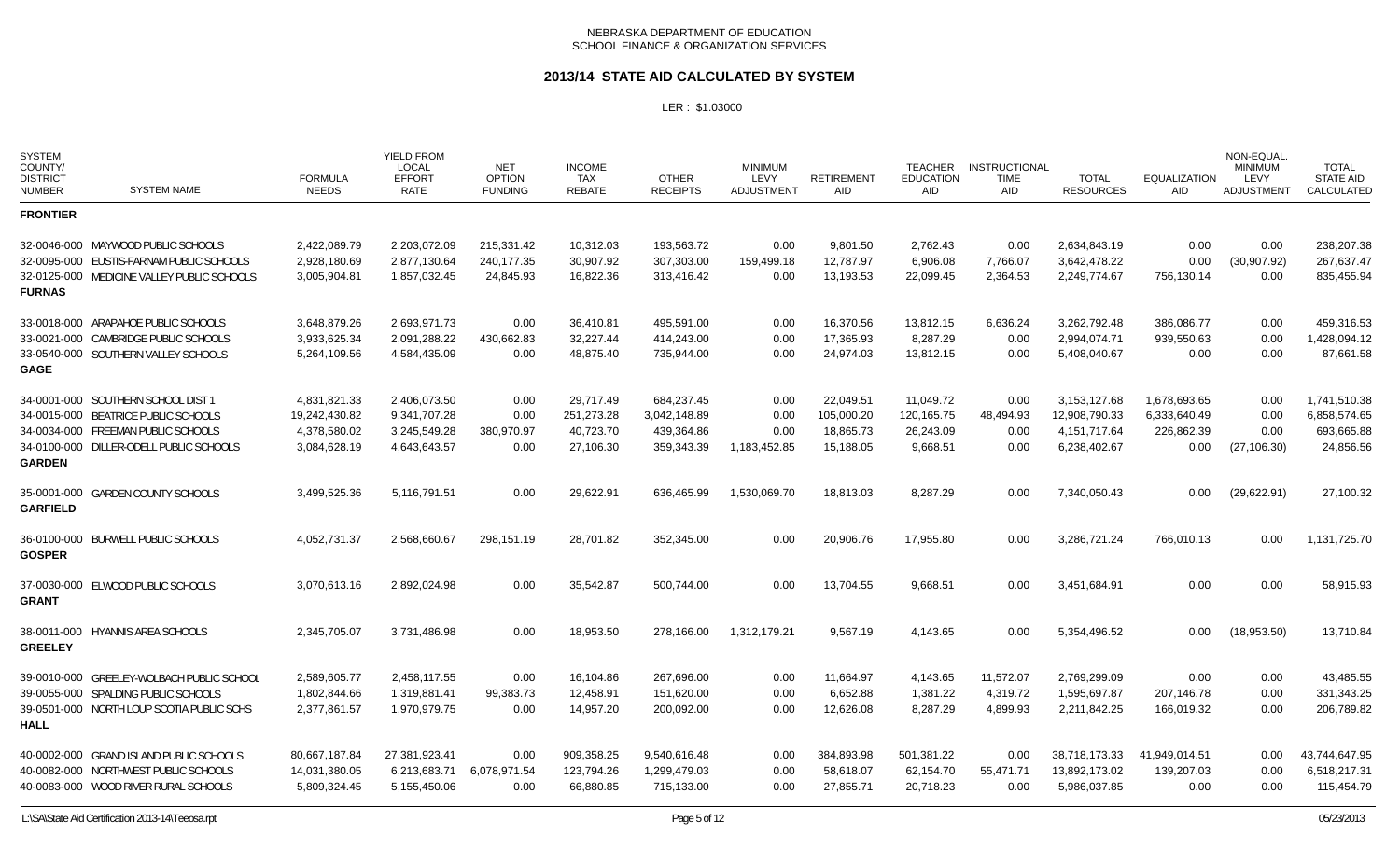### **2013/14 STATE AID CALCULATED BY SYSTEM**

| <b>SYSTEM</b><br>COUNTY/<br><b>DISTRICT</b><br><b>NUMBER</b> | <b>SYSTEM NAME</b>                                                                                                                                                                         | <b>FORMULA</b><br><b>NEEDS</b>                                               | <b>YIELD FROM</b><br><b>LOCAL</b><br><b>EFFORT</b><br><b>RATE</b>            | <b>NET</b><br><b>OPTION</b><br><b>FUNDING</b>    | <b>INCOME</b><br><b>TAX</b><br><b>REBATE</b>                  | <b>OTHER</b><br><b>RECEIPTS</b>                                      | <b>MINIMUM</b><br>LEVY<br><b>ADJUSTMENT</b>  | <b>RETIREMENT</b><br><b>AID</b>                            | <b>TEACHER</b><br><b>EDUCATION</b><br><b>AID</b>           | <b>INSTRUCTIONAL</b><br><b>TIME</b><br>AID           | <b>TOTAL</b><br><b>RESOURCES</b>                                             | <b>EQUALIZATION</b><br><b>AID</b>                     | NON-EQUAL<br><b>MINIMUM</b><br>LEVY<br>ADJUSTMENT | <b>TOTAL</b><br><b>STATE AID</b><br>CALCULATED                    |
|--------------------------------------------------------------|--------------------------------------------------------------------------------------------------------------------------------------------------------------------------------------------|------------------------------------------------------------------------------|------------------------------------------------------------------------------|--------------------------------------------------|---------------------------------------------------------------|----------------------------------------------------------------------|----------------------------------------------|------------------------------------------------------------|------------------------------------------------------------|------------------------------------------------------|------------------------------------------------------------------------------|-------------------------------------------------------|---------------------------------------------------|-------------------------------------------------------------------|
| <b>HALL</b>                                                  |                                                                                                                                                                                            |                                                                              |                                                                              |                                                  |                                                               |                                                                      |                                              |                                                            |                                                            |                                                      |                                                                              |                                                       |                                                   |                                                                   |
| <b>HAMILTON</b>                                              | 40-0126-000 DONIPHAN-TRUMBULL PUBLIC SCHS                                                                                                                                                  | 5,229,149.22                                                                 | 4,715,747.53                                                                 | 0.00                                             | 74,562.14                                                     | 808,200.00                                                           | 0.00                                         | 25,926.12                                                  | 20,718.23                                                  | 44,585.63                                            | 5,689,739.66                                                                 | 0.00                                                  | 0.00                                              | 165,792.13                                                        |
| <b>HARLAN</b>                                                | 41-0002-000 GILTNER PUBLIC SCHOOLS<br>41-0091-000 HAMPTON PUBLIC SCHOOLS<br>41-0504-000 AURORA PUBLIC SCHOOLS                                                                              | 2,510,310.37<br>2,378,631.42<br>11,388,870.36                                | 2,076,313.50<br>2,064,665.74<br>10,304,535.57                                | 331,279.10<br>347,843.06<br>0.00                 | 24,208.16<br>24,672.91<br>179,140.63                          | 247,822.00<br>220,367.00<br>1,811,335.31                             | 235,248.34<br>80,782.55<br>0.00              | 10,141.55<br>11,091.04<br>61,217.39                        | 2,762.43<br>11,049.72<br>59,392.27                         | 17,784.46<br>7,095.57<br>72,017.01                   | 2,945,559.54<br>2,767,567.59<br>12,487,638.18                                | 0.00<br>0.00<br>0.00                                  | (24, 208.16)<br>(24, 672.91)<br>0.00              | 361,967.54<br>377,079.39<br>371,767.29                            |
| <b>HAYES</b>                                                 | 42-0002-000 ALMA PUBLIC SCHOOLS                                                                                                                                                            | 3,519,478.90                                                                 | 2,101,994.23                                                                 | 173,921.53                                       | 36,303.69                                                     | 587,467.00                                                           | 0.00                                         | 15,578.10                                                  | 12,430.94                                                  | 4,548.95                                             | 2,932,244.44                                                                 | 587.234.47                                            | 0.00                                              | 830,017.67                                                        |
| <b>HITCHCOCK</b>                                             | 43-0079-000 HAYES CENTER PUBLIC SCHOOLS                                                                                                                                                    | 2,269,230.72                                                                 | 2,258,124.82                                                                 | 49,691.87                                        | 14,440.61                                                     | 177,049.12                                                           | 109,617.71                                   | 9,542.38                                                   | 2,762.43                                                   | 0.00                                                 | 2,621,228.93                                                                 | 0.00                                                  | (14, 440.61)                                      | 61,996.68                                                         |
| <b>HOLT</b>                                                  | 44-0070-000 HITCHCOCK CO SCH SYSTEM                                                                                                                                                        | 3,464,084.85                                                                 | 3,153,432.89                                                                 | 57,973.84                                        | 29,973.48                                                     | 427,870.00                                                           | 0.00                                         | 13,889.26                                                  | 11,049.72                                                  | 18,689.66                                            | 3,712,878.86                                                                 | 0.00                                                  | 0.00                                              | 131,575.97                                                        |
| <b>HOOKER</b>                                                | 45-0007-000 O'NEILL PUBLIC SCHOOLS<br>45-0029-000 EWING PUBLIC SCHOOLS<br>45-0044-000 STUART PUBLIC SCHOOLS<br>45-0137-000 CHAMBERS PUBLIC SCHOOLS<br>45-0239-000 WEST HOLT PUBLIC SCHOOLS | 8,469,886.00<br>2,261,215.49<br>2,461,584.59<br>2,306,003.14<br>4,411,470.55 | 7,601,528.04<br>1,809,708.88<br>1,271,178.12<br>1,841,592.64<br>6,513,312.80 | 0.00<br>0.00<br>207,049.44<br>165,639.55<br>0.00 | 98,751.40<br>13,673.90<br>14,432.29<br>10,139.29<br>34,945.92 | 1,557,111.23<br>193,756.00<br>242,143.00<br>189,427.00<br>727,757.00 | 0.00<br>0.00<br>0.00<br>0.00<br>2,369,454.67 | 42,508.72<br>8,424.71<br>9,380.60<br>8,757.73<br>23,245.09 | 55,248.62<br>6,906.08<br>4,143.65<br>9,668.51<br>16,574.59 | 8,981.79<br>9,691.96<br>9,883.86<br>7,536.81<br>0.00 | 9,364,129.80<br>2,042,161.52<br>1,758,210.95<br>2,232,761.53<br>9,685,290.06 | 0.00<br>219,053.97<br>703,373.64<br>73,241.61<br>0.00 | 0.00<br>0.00<br>0.00<br>0.00<br>(34,945.92)       | 205,490.54<br>257,750.61<br>948,263.47<br>274,983.50<br>39,819.68 |
| <b>HOWARD</b>                                                | 46-0001-000 MULLEN PUBLIC SCHOOLS                                                                                                                                                          | 2,637,099.95                                                                 | 3,202,062.92                                                                 | 215,331.42                                       | 13,899.94                                                     | 238,862.36                                                           | 872,950.75                                   | 11,827.78                                                  | 5,524.86                                                   | 5,619.28                                             | 4,566,079.30                                                                 | 0.00                                                  | (13,899.94)                                       | 238,303.34                                                        |
| <b>JEFFERSON</b>                                             | 47-0001-000 ST PAUL PUBLIC SCHOOLS<br>47-0100-000 CENTURA PUBLIC SCHOOLS<br>47-0103-000 ELBA PUBLIC SCHOOLS                                                                                | 7,076,763.01<br>5,678,014.09<br>1,750,733.12                                 | 3,809,611.62<br>3,620,614.33<br>944,137.45                                   | 190,485.48<br>306,433.17<br>0.00                 | 65,958.74<br>53,505.08<br>7,260.67                            | 735,248.00<br>632,757.89<br>131,038.00                               | 0.00<br>0.00<br>0.00                         | 27,286.72<br>25,467.73<br>6,764.33                         | 16,574.59<br>26,243.09<br>2,762.43                         | 41,328.12<br>0.00<br>0.00                            | 4,886,493.27<br>4,665,021.29<br>1,091,962.88                                 | 2,190,269.74<br>1,012,992.80<br>658,770.24            | 0.00<br>0.00<br>0.00                              | 2,531,903.39<br>1,424,641.87<br>675,557.67                        |
|                                                              | 48-0008-000 FAIRBURY PUBLIC SCHOOLS<br>48-0300-000 TRI COUNTY PUBLIC SCHOOLS<br>48-0303-000 MERIDIAN PUBLIC SCHOOLS                                                                        | 9,874,581.52<br>4,727,416.05<br>2,313,753.52                                 | 7,547,366.55<br>5,536,801.32<br>2,631,784.33                                 | 0.00<br>322,997.13<br>215,331.42                 | 103,431.56<br>53,955.89<br>19,366.08                          | 1,417,504.40<br>543,220.82<br>260,493.16                             | 0.00<br>1,612,660.58<br>0.00                 | 44,345.70<br>23,330.69<br>11,351.55                        | 53,867.40<br>22,099.45<br>2,762.43                         | 0.00<br>17,811.95<br>2,918.52                        | 9,166,515.62<br>8,132,877.81<br>3,144,007.49                                 | 708,065.90<br>0.00<br>0.00                            | 0.00<br>(53,955.89)<br>0.00                       | 909,710.57<br>386,239.21<br>251,730.00                            |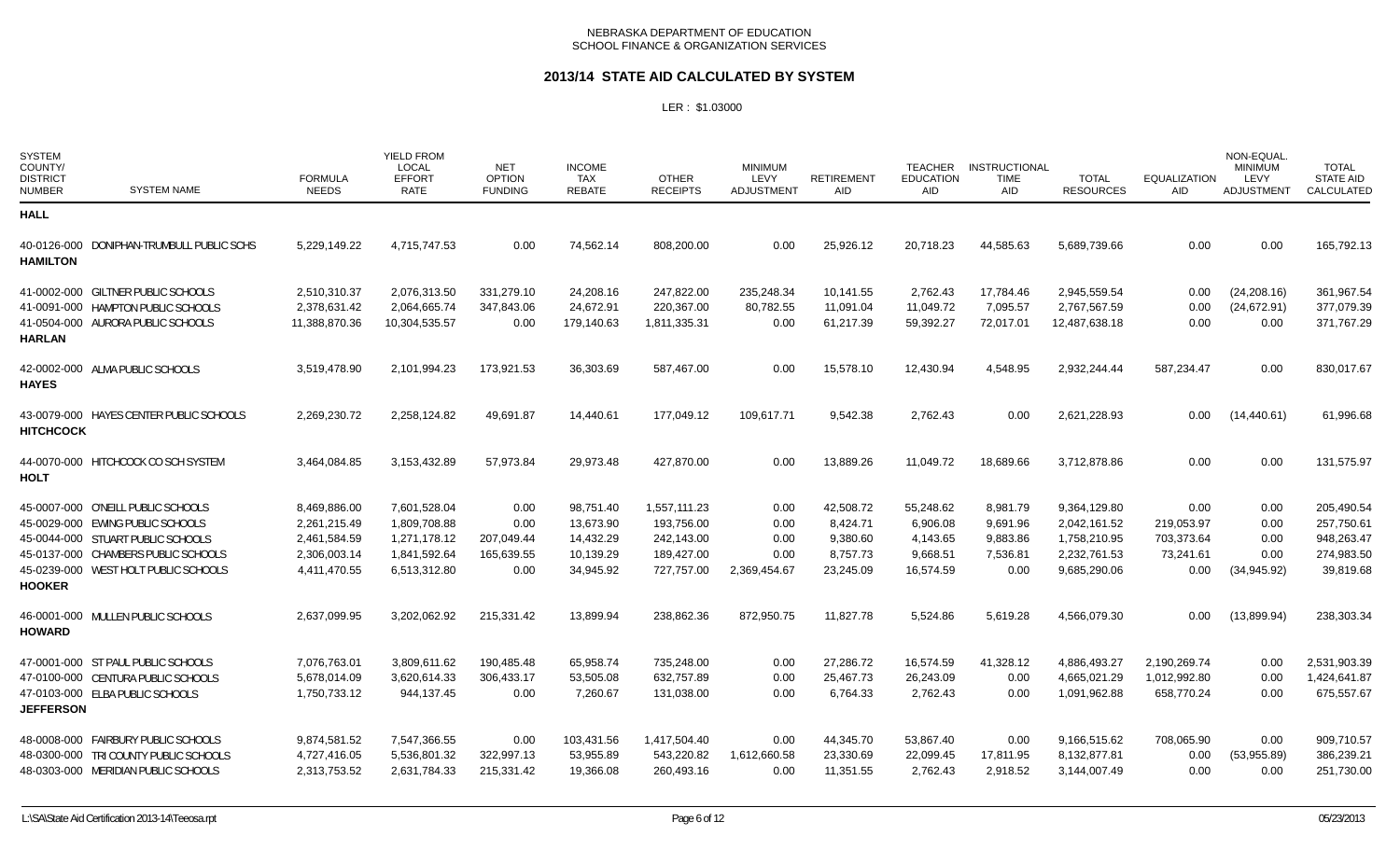### **2013/14 STATE AID CALCULATED BY SYSTEM**

| <b>SYSTEM</b><br>COUNTY/<br><b>DISTRICT</b><br><b>NUMBER</b> | <b>SYSTEM NAME</b>                         | <b>FORMULA</b><br><b>NEEDS</b> | <b>YIELD FROM</b><br><b>LOCAL</b><br><b>EFFORT</b><br><b>RATE</b> | <b>NET</b><br><b>OPTION</b><br><b>FUNDING</b> | <b>INCOME</b><br>TAX<br><b>REBATE</b> | <b>OTHER</b><br><b>RECEIPTS</b> | <b>MINIMUM</b><br>LEVY<br>ADJUSTMENT | <b>RETIREMENT</b><br><b>AID</b> | <b>TEACHER</b><br><b>EDUCATION</b><br>AID | <b>INSTRUCTIONAL</b><br><b>TIME</b><br><b>AID</b> | <b>TOTAL</b><br><b>RESOURCES</b> | <b>EQUALIZATION</b><br>AID | <b>NON-EQUAL</b><br><b>MINIMUM</b><br>LEVY<br>ADJUSTMENT | <b>TOTAL</b><br><b>STATE AID</b><br>CALCULATED |
|--------------------------------------------------------------|--------------------------------------------|--------------------------------|-------------------------------------------------------------------|-----------------------------------------------|---------------------------------------|---------------------------------|--------------------------------------|---------------------------------|-------------------------------------------|---------------------------------------------------|----------------------------------|----------------------------|----------------------------------------------------------|------------------------------------------------|
| <b>JOHNSON</b>                                               |                                            |                                |                                                                   |                                               |                                       |                                 |                                      |                                 |                                           |                                                   |                                  |                            |                                                          |                                                |
|                                                              | 49-0033-000 STERLING PUBLIC SCHOOLS        | 2,901,456.06                   | 1,880,275.96                                                      | 0.00                                          | 20,865.39                             | 381,642.49                      | 0.00                                 | 11,491.82                       | 8,287.29                                  | 20,200.45                                         | 2,322,763.40                     | 578,692.66                 | 0.00                                                     | 639,537.61                                     |
| <b>KEARNEY</b>                                               | 49-0050-000 JOHNSON CO CENTRAL PUBLIC SCHS | 5,639,988.24                   | 4.744.112.47                                                      | 0.00                                          | 52,951.98                             | 700,864.00                      | 0.00                                 | 28,069.23                       | 17,955.80                                 | 0.00                                              | 5,543,953.48                     | 96,034.76                  | 0.00                                                     | 195,011.77                                     |
|                                                              | 50-0001-000 WILCOX-HILDRETH PUBLIC SCHOOLS | 2,943,927.65                   | 4,690,458.76                                                      | 0.00                                          | 32,648.83                             | 373,461.00                      | 914,867.15                           | 16,025.19                       | 11,049.72                                 | 8,186.08                                          | 6,046,696.74                     | 0.00                       | (32,648.83)                                              | 35,261.00                                      |
|                                                              | 50-0501-000 AXTELL COMMUNITY SCHOOLS       | 3,287,494.74                   | 3,122,865.98                                                      | 49,691.87                                     | 30,992.45                             | 395,284.00                      | 0.00                                 | 14,580.69                       | 8,287.29                                  | 0.00                                              | 3,621,702.28                     | 0.00                       | 0.00                                                     | 103,552.29                                     |
| <b>KEITH</b>                                                 | 50-0503-000 MINDEN PUBLIC SCHOOLS          | 7,844,638.90                   | 8,196,489.16                                                      | 24,845.93                                     | 128,286.38                            | 942,420.00                      | 0.00                                 | 38,622.54                       | 42,817.68                                 | 25,154.62                                         | 9,398,636.32                     | 0.00                       | 0.00                                                     | 259,727.15                                     |
|                                                              | 51-0001-000 OGALLALA PUBLIC SCHOOLS        | 9,436,900.64                   | 6,945,755.50                                                      | 0.00                                          | 115,566.78                            | 1,883,344.00                    | 0.00                                 | 48,470.65                       | 37,292.82                                 | 23,477.00                                         | 9,053,906.74                     | 382,993.90                 | 0.00                                                     | 607,801.14                                     |
| <b>KEYA PAHA</b>                                             | 51-0006-000 PAXTON CONSOLIDATED SCHOOLS    | 2,891,799.40                   | 2,703,278.99                                                      | 463,790.74                                    | 21,587.07                             | 292,082.25                      | 297,098.23                           | 11,747.14                       | 6,906.08                                  | 0.00                                              | 3,796,490.50                     | 0.00                       | (21, 587.07)                                             | 482,443.96                                     |
| <b>KIMBALL</b>                                               | 52-0100-000 KEYA PAHA COUNTY SCHOOLS       | 1,891,347.72                   | 2,999,732.03                                                      | 24,845.93                                     | 13,990.63                             | 256,279.00                      | 937,197.83                           | 8,016.75                        | 4,143.65                                  | 9,039.24                                          | 4,253,245.05                     | 0.00                       | (13,990.63)                                              | 46,045.57                                      |
| <b>KNOX</b>                                                  | 53-0001-000 KIMBALL PUBLIC SCHOOLS         | 5,624,183.02                   | 5,255,979.13                                                      | 0.00                                          | 99,559.63                             | 702,186.31                      | 0.00                                 | 28,668.45                       | 27,624.31                                 | 49,907.05                                         | 6,163,924.88                     | 0.00                       | 0.00                                                     | 205,759.44                                     |
|                                                              | 54-0013-000 CREIGHTON COMMUNITY PUBLIC SCH | 3,977,481.92                   | 2,905,340.41                                                      | 24,845.93                                     | 35,915.85                             | 509.960.00                      | 0.00                                 | 18,545.87                       | 12,430.94                                 | 0.00                                              | 3,507,039.00                     | 470,442.92                 | 0.00                                                     | 562,181.52                                     |
|                                                              | 54-0096-000 CROFTON COMMUNITY SCHOOLS      | 4,309,241.58                   | 3,626,113.64                                                      | 289,869.22                                    | 34,217.68                             | 509,775.00                      | 171,448.29                           | 18,550.74                       | 20,718.23                                 | 24,748.27                                         | 4,695,441.06                     | 0.00                       | (34, 217.68)                                             | 353,886.45                                     |
|                                                              | 54-0501-000 NIOBRARA PUBLIC SCHOOLS        | 2,721,170.83                   | 1,041,034.44                                                      | 207,049.44                                    | 11.290.39                             | 344,472.00                      | 0.00                                 | 12.989.95                       | 12,430.94                                 | 23.733.29                                         | 1,653,000.46                     | 1,068,170.37               | 0.00                                                     | 1,335,664.39                                   |
|                                                              | 54-0505-000 SANTEE COMMUNITY SCHOOLS       | 2,628,186.62                   | 42,348.70                                                         | 0.00                                          | 491.76                                | 354,518.00                      | 0.00                                 | 17,242.26                       | 12,430.94                                 | 0.00                                              | 427,031.66                       | 2,201,154.97               | 0.00                                                     | 2,231,319.93                                   |
|                                                              | 54-0576-000 WAUSA PUBLIC SCHOOLS           | 2,990,448.65                   | 2,216,848.61                                                      | 0.00                                          | 22.444.90                             | 308,307.00                      | 0.00                                 | 9.649.92                        | 8,287.29                                  | 0.00                                              | 2,565,537.71                     | 424.910.94                 | 0.00                                                     | 465,293.05                                     |
| <b>LANCASTER</b>                                             | 54-0586-000 BLOOMFIELD COMMUNITY SCHOOLS   | 3,099,490.16                   | 3,380,343.06                                                      | 0.00                                          | 39,815.06                             | 391,023.00                      | 397,436.45                           | 12,396.86                       | 4,143.65                                  | 25,555.42                                         | 4,250,713.50                     | 0.00                       | (39, 815.06)                                             | 42,095.92                                      |
|                                                              | 55-0001-000 LINCOLN PUBLIC SCHOOLS         | 327,000,090.19                 | 172,105,778.49                                                    | 0.00                                          | 6,504,606.48                          | 57,478,649.13                   | 0.00                                 | 1,910,985.05                    | 1,614,640.88                              | ,484,232.48                                       | 241,098,892.52                   | 85,901,197.67              | 0.00                                                     | 97,415,662.57                                  |
|                                                              | 55-0145-000 WAVERLY SCHOOL DISTRICT 145    | 16,357,949.19                  | 13,020,336.55                                                     | 0.00                                          | 267,034.88                            | 2,747,767.20                    | 0.00                                 | 79,763.23                       | 114,640.88                                | 20,687.19                                         | 16,250,229.93                    | 107,719.25                 | 0.00                                                     | 589,845.43                                     |
|                                                              | 55-0148-000 MALCOLM PUBLIC SCHOOLS         | 5,077,757.11                   | 2,552,646.92                                                      | 1,035,247.20                                  | 57,240.90                             | 498,708.79                      | 0.00                                 | 28,618.75                       | 29,005.52                                 | 30,253.54                                         | 4,231,721.62                     | 846,035.49                 | 0.00                                                     | 2,026,401.40                                   |
|                                                              | 55-0160-000 NORRIS SCHOOL DIST 160         | 17,997,907.11                  | 10,219,493.40                                                     | 1,258,860.59                                  | 226,592.93                            | 2,017,161.52                    | 0.00                                 | 85,884.24                       | 131,215.47                                | 0.00                                              | 13,939,208.15                    | 4,058,698.96               | 0.00                                                     | 5,761,252.19                                   |
| <b>LEARNING COM</b>                                          | 55-0161-000 RAYMOND CENTRAL PUBLIC SCHOOL  | 6,496,599.31                   | 5,113,803.30                                                      | 0.00                                          | 114,179.29                            | 854,081.18                      | 0.00                                 | 32,632.82                       | 31,767.96                                 | 0.00                                              | 6,146,464.54                     | 350,134.77                 | 0.00                                                     | 528,714.83                                     |
|                                                              | 00-9000-000 LEARNING COMMUNITY             | 1,071,068,623.04               | 492,907,185.70 22,303,365.61                                      |                                               | 19,012,359.78                         | 153.758.596.59                  | 0.00 <sub>1</sub>                    | 5,368,995.38                    |                                           | 6,243,093.92 5,074,038.21                         | 704,667,635.20 366,400,987.85    |                            | 0.00                                                     | 424,402,840.75                                 |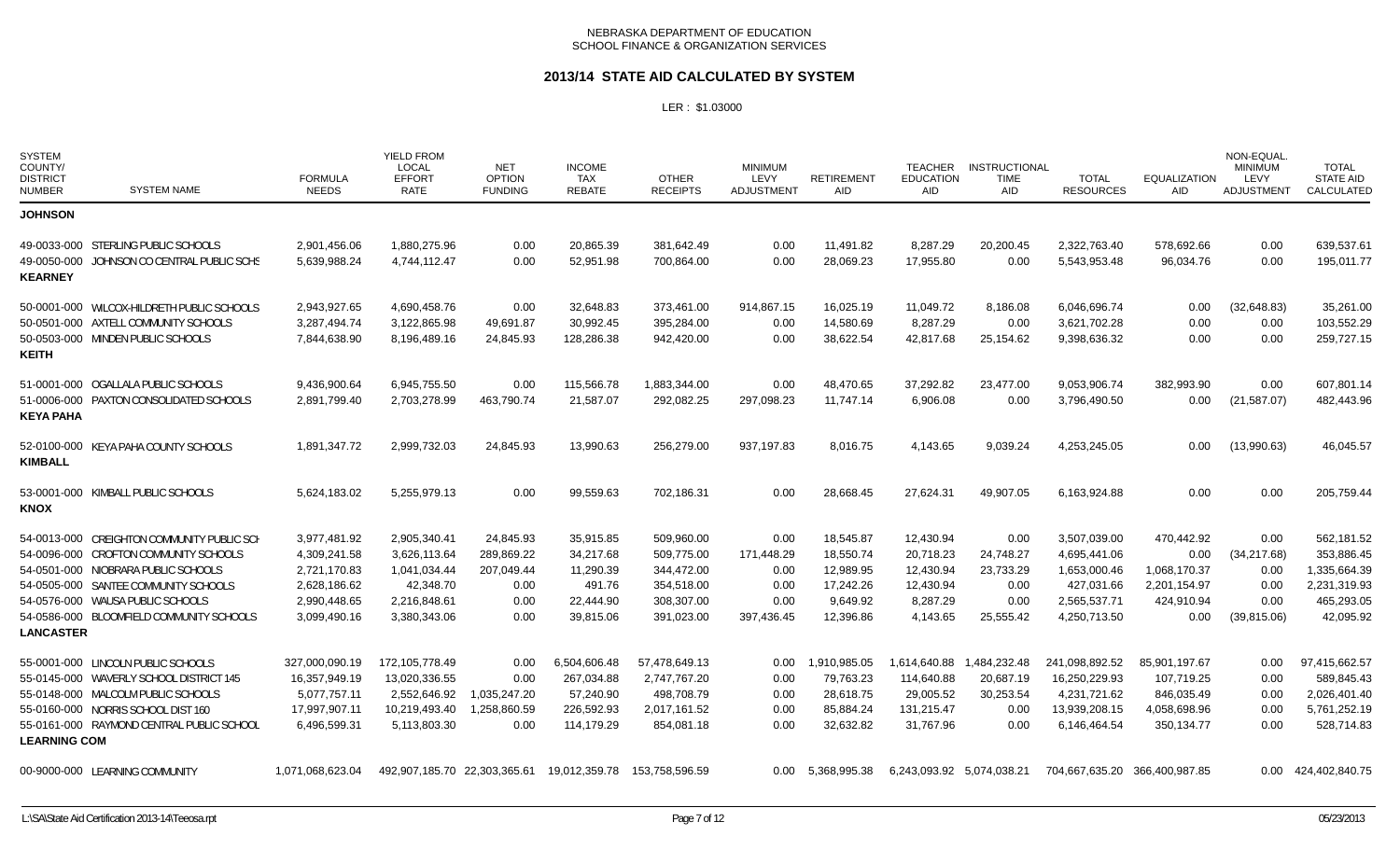### **2013/14 STATE AID CALCULATED BY SYSTEM**

| <b>SYSTEM</b><br>COUNTY/<br><b>DISTRICT</b><br><b>NUMBER</b> | <b>SYSTEM NAME</b>                       | <b>FORMULA</b><br><b>NEEDS</b> | <b>YIELD FROM</b><br><b>LOCAL</b><br><b>EFFORT</b><br><b>RATE</b> | <b>NET</b><br><b>OPTION</b><br><b>FUNDING</b> | <b>INCOME</b><br><b>TAX</b><br><b>REBATE</b> | <b>OTHER</b><br><b>RECEIPTS</b> | <b>MINIMUM</b><br>LEVY<br>ADJUSTMENT | <b>RETIREMENT</b><br><b>AID</b> | <b>TEACHER</b><br><b>EDUCATION</b><br><b>AID</b> | <b>INSTRUCTIONAL</b><br><b>TIME</b><br>AID | <b>TOTAL</b><br><b>RESOURCES</b> | <b>EQUALIZATION</b><br><b>AID</b> | NON-EQUAL<br><b>MINIMUM</b><br>LEVY<br><b>ADJUSTMENT</b> | TOTAL<br><b>STATE AID</b><br>CALCULATED |
|--------------------------------------------------------------|------------------------------------------|--------------------------------|-------------------------------------------------------------------|-----------------------------------------------|----------------------------------------------|---------------------------------|--------------------------------------|---------------------------------|--------------------------------------------------|--------------------------------------------|----------------------------------|-----------------------------------|----------------------------------------------------------|-----------------------------------------|
| LINCOLN                                                      |                                          |                                |                                                                   |                                               |                                              |                                 |                                      |                                 |                                                  |                                            |                                  |                                   |                                                          |                                         |
|                                                              | 56-0001-000 NORTH PLATTE PUBLIC SCHOOLS  | 34,232,455.27                  | 18,333,359.40                                                     | 0.00                                          | 619,850.50                                   | 5,187,236.00                    | 0.00                                 | 195,199.07                      | 154,696.13                                       | 0.00                                       | 24,490,341.11                    | 9,742,114.16                      | 0.00                                                     | 10,711,859.86                           |
|                                                              | 56-0006-000 BRADY PUBLIC SCHOOLS         | 2,830,751.45                   | 1,899,026.31                                                      | 182,203.51                                    | 16,197.51                                    | 248.869.00                      | 0.00                                 | 10,699.05                       | 4,143.65                                         | 0.00                                       | 2,361,139.02                     | 469,612.43                        | 0.00                                                     | 682,856.14                              |
|                                                              | 56-0007-000 MAXWELL PUBLIC SCHOOLS       | 3,177,295.12                   | 1,788,742.40                                                      | 1,043,529.17                                  | 13,949.07                                    | 331,184.25                      | 0.00                                 | 17,209.32                       | 13,812.15                                        | 0.00                                       | 3,208,426.38                     | 0.00                              | 0.00                                                     | 1,088,499.72                            |
|                                                              | 56-0037-000 HERSHEY PUBLIC SCHOOLS       | 5,566,792.06                   | 3,468,330.53                                                      | 935,863.47                                    | 38,509.52                                    | 628,111.19                      | 0.00                                 | 24,612.52                       | 15,193.37                                        | 0.00                                       | 5,110,620.59                     | 456,171.47                        | 0.00                                                     | 1,470,350.34                            |
|                                                              | 56-0055-000 SUTHERLAND PUBLIC SCHOOLS    | 4,313,950.85                   | 2,575,171.08                                                      | 0.00                                          | 36,871.23                                    | 532,762.00                      | 0.00                                 | 18,723.63                       | 17,955.80                                        | 5,740.37                                   | 3,187,224.12                     | 1,126,726.73                      | 0.00                                                     | 1,206,017.77                            |
| <b>LOGAN</b>                                                 | 56-0565-000 WALLACE PUBLIC SCH DIST 65 R | 2,825,553.16                   | 3,331,873.91                                                      | 414,098.88                                    | 15,664.52                                    | 232,619.86                      | 965,596.47                           | 11,226.39                       | 4,143.65                                         | 1,075.34                                   | 4,976,299.02                     | 0.00                              | (15,664.52)                                              | 430,544.26                              |
| <b>LOUP</b>                                                  | 57-0501-000 STAPLETON PUBLIC SCHOOLS     | 2,938,962.80                   | 1,971,076.30                                                      | 422,380.86                                    | 12,903.35                                    | 268,249.48                      | 0.00                                 | 11,851.29                       | 4,143.65                                         | 0.00                                       | 2,690,604.93                     | 248,357.87                        | 0.00                                                     | 699,637.02                              |
| <b>MADISON</b>                                               | 58-0025-000 LOUP COUNTY PUBLIC SCHOOLS   | 1,810,830.75                   | 1,584,768.16                                                      | 0.00                                          | 9,170.32                                     | 168,258.00                      | 0.00                                 | 7,554.85                        | 2,762.43                                         | 1,036.86                                   | 1,773,550.62                     | 37,280.13                         | 0.00                                                     | 57,804.59                               |
|                                                              | 59-0001-000 MADISON PUBLIC SCHOOLS       | 5,546,442.21                   | 4.724.048.98                                                      | 0.00                                          | 64,010.00                                    | 889.942.79                      | 0.00                                 | 30,816.61                       | 20.718.23                                        | 0.00                                       | 5,729,536.61                     | 0.00                              | 0.00                                                     | 115,544.84                              |
|                                                              | 59-0002-000 NORFOLK PUBLIC SCHOOLS       | 36,679,233.75                  | 19,405,946.26                                                     | 0.00                                          | 638,932.50                                   | 6,915,400.65                    | 0.00                                 | 233,045.11                      | 225,138.12                                       | 20,865.12                                  | 27,439,327.75                    | 9,239,906.00                      | 0.00                                                     | 10,357,886.85                           |
|                                                              | 59-0005-000 BATTLE CREEK PUBLIC SCHOOLS  | 4,502,138.61                   | 3,953,271.81                                                      | 505,200.63                                    | 45,471.28                                    | 555,010.43                      | 0.00                                 | 21,073.39                       | 20,718.23                                        | 7,432.27                                   | 5,108,178.04                     | 0.00                              | 0.00                                                     | 599,895.80                              |
|                                                              | 59-0013-000 NEWMAN GROVE PUBLIC SCHOOLS  | 2,539,372.52                   | 3,538,112.67                                                      | 0.00                                          | 27,491.85                                    | 356,822.15                      | 1,047,006.54                         | 12,756.00                       | 11,049.72                                        | 0.00                                       | 4,993,238.93                     | 0.00                              | (27, 491.85)                                             | 23,805.72                               |
| <b>MCPHERSON</b>                                             | 59-0080-000 ELKHORN VALLEY SCHOOLS       | 3,502,474.52                   | 4,028,330.83                                                      | 0.00                                          | 40,385.12                                    | 498,125.26                      | 0.00                                 | 18,020.90                       | 16,574.59                                        | 20,473.13                                  | 4,621,909.83                     | 0.00                              | 0.00                                                     | 95,453.74                               |
| <b>MERRICK</b>                                               | 60-0090-000 MC PHERSON COUNTY SCHOOLS    | 1,872,446.18                   | 1,601,809.44                                                      | 66,255.82                                     | 7,808.40                                     | 148,758.88                      | 0.00                                 | 7,427.94                        | 2,762.43                                         | 9,896.18                                   | 1,844,719.09                     | 27,727.09                         | 0.00                                                     | 121,877.86                              |
|                                                              | 61-0004-000 CENTRAL CITY PUBLIC SCHOOLS  | 7,811,724.24                   | 5,902,448.11                                                      | 41,409.89                                     | 90,495.48                                    | 1,097,675.53                    | 0.00                                 | 35,272.46                       | 27,624.31                                        | 0.00                                       | 7,194,925.78                     | 616,798.46                        | 0.00                                                     | 811,600.59                              |
| <b>MORRILL</b>                                               | 61-0049-000 PALMER PUBLIC SCHOOLS        | 3,027,035.77                   | 1,736,071.41                                                      | 521,764.59                                    | 21,365.38                                    | 263,382.00                      | 0.00                                 | 12,039.04                       | 6,906.08                                         | 5,670.26                                   | 2,567,198.76                     | 459,837.01                        | 0.00                                                     | 1,027,582.36                            |
|                                                              | 62-0021-000 BAYARD PUBLIC SCHOOLS        | 4,756,069.86                   | 2,154,305.35                                                      | 140,793.62                                    | 35,482.43                                    | 547,088.09                      | 0.00                                 | 22,815.06                       | 17,955.80                                        | 55,001.03                                  | 2,973,441.39                     | 1,782,628.47                      | 0.00                                                     | 2,054,676.42                            |
| <b>NANCE</b>                                                 | 62-0063-000 BRIDGEPORT PUBLIC SCHOOLS    | 6,200,472.41                   | 4,379,107.15                                                      | 0.00                                          | 53,817.87                                    | 733,926.61                      | 0.00                                 | 31,267.17                       | 12,430.94                                        | 0.00                                       | 5,210,549.74                     | 989,922.67                        | 0.00                                                     | 1,087,438.65                            |
|                                                              | 63-0001-000 FULLERTON PUBLIC SCHOOLS     | 3,462,511.16                   | 2,991,973.98                                                      | 0.00                                          | 31,188.76                                    | 416,325.21                      | 0.00                                 | 17,725.73                       | 20,718.23                                        | 6,481.40                                   | 3,484,413.32                     | 0.00                              | 0.00                                                     | 76,114.12                               |
|                                                              | 63-0030-000 TWIN RIVER PUBLIC SCHOOLS    | 5,256,963.42                   | 6,248,109.79                                                      | 0.00                                          | 45,426.36                                    | 638,520.73                      | 309,979.04                           | 24,586.29                       | 19,337.02                                        | 0.00                                       | 7,285,959.23                     | 0.00                              | (45, 426.36)                                             | 43,923.31                               |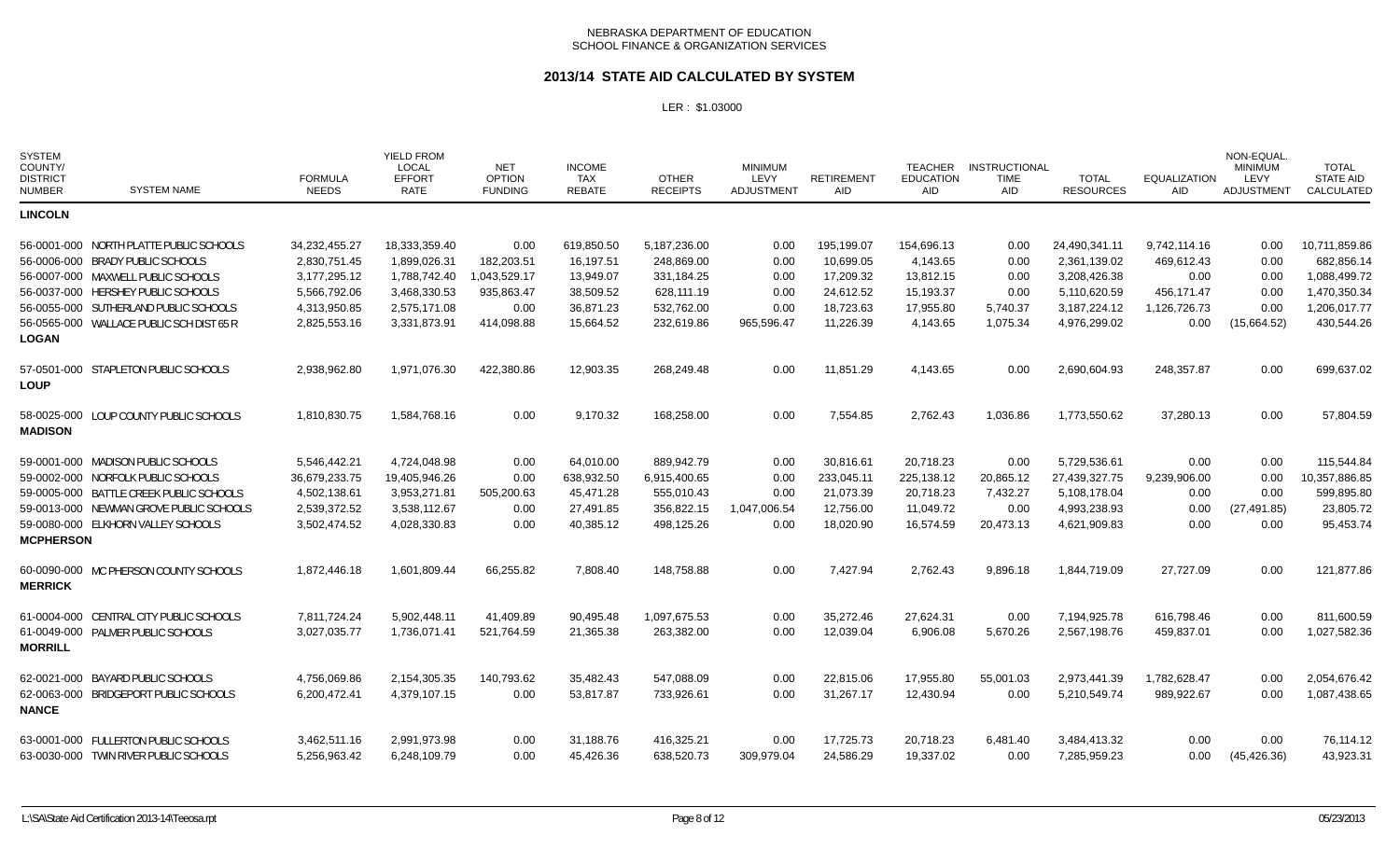#### **2013/14 STATE AID CALCULATED BY SYSTEM**

| <b>SYSTEM</b><br>COUNTY/<br><b>DISTRICT</b><br><b>SYSTEM NAME</b><br><b>NUMBER</b> | <b>FORMULA</b><br><b>NEEDS</b> | <b>YIELD FROM</b><br><b>LOCAL</b><br><b>EFFORT</b><br><b>RATE</b> | <b>NET</b><br><b>OPTION</b><br><b>FUNDING</b> | <b>INCOME</b><br><b>TAX</b><br><b>REBATE</b> | <b>OTHER</b><br><b>RECEIPTS</b> | <b>MINIMUM</b><br>LEVY<br><b>ADJUSTMENT</b> | <b>RETIREMENT</b><br><b>AID</b> | <b>TEACHER</b><br><b>EDUCATION</b><br>AID | <b>INSTRUCTIONAL</b><br><b>TIME</b><br>AID | <b>TOTAL</b><br><b>RESOURCES</b> | <b>EQUALIZATION</b><br><b>AID</b> | NON-EQUAL<br><b>MINIMUM</b><br>LEVY<br><b>ADJUSTMENT</b> | <b>TOTAL</b><br><b>STATE AID</b><br><b>CALCULATED</b> |
|------------------------------------------------------------------------------------|--------------------------------|-------------------------------------------------------------------|-----------------------------------------------|----------------------------------------------|---------------------------------|---------------------------------------------|---------------------------------|-------------------------------------------|--------------------------------------------|----------------------------------|-----------------------------------|----------------------------------------------------------|-------------------------------------------------------|
| <b>NEMAHA</b>                                                                      |                                |                                                                   |                                               |                                              |                                 |                                             |                                 |                                           |                                            |                                  |                                   |                                                          |                                                       |
| 64-0023-000 JOHNSON-BROCK PUBLIC SCHOOLS                                           | 3,442,702.36                   | 2,846,437.57                                                      | 422,380.86                                    | 27,941.63                                    | 351,026.11                      | 395,737.73                                  | 13,386.63                       | 16,574.59                                 | 15,207.48                                  | 4,088,692.59                     | 0.00                              | (27, 941.63)                                             | 467,549.56                                            |
| 64-0029-000 AUBURN PUBLIC SCHOOLS<br><b>NUCKOLLS</b>                               | 8,410,862.16                   | 4,579,199.30                                                      | 0.00                                          | 120,263.50                                   | 1,160,520.00                    | 0.00                                        | 43,481.37                       | 63,535.91                                 | 4,131.81                                   | 5,971,131.89                     | 2,439,730.27                      | 0.00                                                     | 2,671,142.87                                          |
| 65-0011-000 SUPERIOR PUBLIC SCHOOLS                                                | 4,965,479.53                   | 3,238,404.89                                                      | 0.00                                          | 47,964.43                                    | 731,719.16                      | 0.00                                        | 22,675.94                       | 26,243.09                                 | 0.00                                       | 4,067,007.51                     | 898,472.02                        | 0.00                                                     | 995,355.48                                            |
| 65-2005-000 SO CENTRAL NE UNIFIED SYSTEM 5<br><b>OTOE</b>                          | 9,283,431.69                   | 9,555,506.62                                                      | 0.00                                          | 87,327.89                                    | 1,293,582.61                    | 395,208.33                                  | 42,666.47                       | 24,861.88                                 | 65,702.83                                  | 11,464,856.63                    | 0.00                              | (87, 327.89)                                             | 133,231.18                                            |
| 66-0027-000 SYRACUSE-DUNBAR-AVOCA SCHOOL                                           | 7,602,514.78                   | 5.880.764.92                                                      | 0.00                                          | 104,639.23                                   | 1.006.610.22                    | 0.00                                        | 40.419.77                       | 37,292.82                                 | 32,600.86                                  | 7,102,327.82                     | 500.186.96                        | 0.00                                                     | 715,139.65                                            |
| 66-0111-000 NEBRASKA CITY PUBLIC SCHOOLS                                           | 13,020,539.01                  | 7,728,100.56                                                      | 66,255.82                                     | 169,575.37                                   | 2,109,344.28                    | 0.00                                        | 71,887.97                       | 89,779.01                                 | 34,901.87                                  | 10,269,844.86                    | 2,750,694.15                      | 0.00                                                     | 3,183,094.17                                          |
| 66-0501-000 PALMYRA DISTRICT OR 1<br><b>PAWNEE</b>                                 | 4,774,708.41                   | 3,661,382.81                                                      | 0.00                                          | 61,977.81                                    | 527,166.60                      | 0.00                                        | 22,838.51                       | 15,193.37                                 | 41,797.39                                  | 4,330,356.49                     | 444,351.92                        | 0.00                                                     | 586,159.00                                            |
| 67-0001-000 PAWNEE CITY PUBLIC SCHOOLS                                             | 3,554,988.51                   | 2,084,937.10                                                      | 231,895.37                                    | 21,168.90                                    | 384,899.00                      | 0.00                                        | 15,730.91                       | 12,430.94                                 | 4,221.69                                   | 2,755,283.92                     | 799,704.59                        | 0.00                                                     | 1,085,152.40                                          |
| 67-0069-000 LEWISTON CONSOLIDATED SCHOOLS<br><b>PERKINS</b>                        | 2,599,955.69                   | 2,542,949.72                                                      | 107,665.71                                    | 9,859.98                                     | 236,176.75                      | 0.00                                        | 12,330.66                       | 12,430.94                                 | 12,524.74                                  | 2,933,938.49                     | 0.00                              | 0.00                                                     | 154,812.03                                            |
| 68-0020-000 PERKINS COUNTY SCHOOLS<br><b>PHELPS</b>                                | 5,330,443.21                   | 7,089,653.31                                                      | 0.00                                          | 62,868.84                                    | 817,324.00                      | 2,434,573.18                                | 27,374.80                       | 12,430.94                                 | 0.00                                       | 10,444,225.07                    | 0.00                              | (62,868.84)                                              | 39,805.74                                             |
| 69-0044-000 HOLDREGE PUBLIC SCHOOLS                                                | 10,495,338.99                  | 7,184,151.56                                                      | 0.00                                          | 182,510.60                                   | 1,622,247.00                    | 0.00                                        | 51,777.35                       | 35,911.60                                 | 21,072.07                                  | 9,097,670.18                     | 1,397,668.80                      | 0.00                                                     | 1,688,940.42                                          |
| 69-0054-000 BERTRAND PUBLIC SCHOOLS                                                | 3,235,675.21                   | 3,491,236.59                                                      | 0.00                                          | 31,704.00                                    | 427,170.58                      | 272,858.78                                  | 13.839.80                       | 11,049.72                                 | 0.00                                       | 4,247,859.48                     | 0.00                              | (31,704.00)                                              | 24,889.52                                             |
| 69-0055-000 LOOMIS PUBLIC SCHOOLS<br><b>PIERCE</b>                                 | 2,772,183.53                   | 2,860,209.56                                                      | 223,613.39                                    | 16,079.20                                    | 300,158.92                      | 0.00                                        | 12,763.18                       | 8,287.29                                  | 0.00                                       | 3,421,111.55                     | 0.00                              | 0.00                                                     | 260,743.07                                            |
| 70-0002-000 PIERCE PUBLIC SCHOOLS                                                  | 6,730,062.49                   | 4,740,118.61                                                      | 0.00                                          | 76,980.99                                    | 814,296.00                      | 0.00                                        | 33,693.17                       | 31,767.96                                 | 21,948.55                                  | 5,718,805.27                     | 1,011,257.22                      | 0.00                                                     | 1,175,647.88                                          |
| 70-0005-000 PLAINVIEW PUBLIC SCHOOLS                                               | 3,954,368.59                   | 4,472,849.41                                                      | 82,819.78                                     | 43,274.87                                    | 525,274.00                      | 284,438.48                                  | 20,828.46                       | 20,718.23                                 | 5,676.05                                   | 5,455,879.28                     | 0.00                              | (43, 274.87)                                             | 130,042.52                                            |
| 70-0542-000 OSMOND COMMUNITY SCHOOLS<br><b>PLATTE</b>                              | 2,942,353.32                   | 2,298,457.06                                                      | 0.00                                          | 29,675.14                                    | 412,259.00                      | 0.00                                        | 13,360.76                       | 6,906.08                                  | 12,685.59                                  | 2,773,343.62                     | 169,009.69                        | 0.00                                                     | 231,637.26                                            |
| 71-0001-000 COLUMBUS PUBLIC SCHOOLS                                                | 31,126,326.10                  | 15,929,198.17                                                     | 554,892.50                                    | 591,614.32                                   | 4,895,815.00                    | 0.00                                        | 179,936.83                      | 198,895.03                                | 0.00                                       | 22,350,351.85                    | 8,775,974.25                      | 0.00                                                     | 10,301,312.93                                         |
| 71-0005-000 LAKEVIEW COMMUNITY SCHOOLS                                             | 7,445,289.65                   | 10,147,744.74                                                     | 0.00                                          | 76,590.39                                    | 1,379,392.00                    | 2,021,667.20                                | 39,288.47                       | 40,055.25                                 | 0.00                                       | 13,704,738.05                    | 0.00                              | (76,590.39)                                              | 79,343.72                                             |
| 71-0067-000 HUMPHREY PUBLIC SCHOOLS<br><b>POLK</b>                                 | 3,043,585.52                   | 5,376,154.99                                                      | 356,125.04                                    | 63,056.46                                    | 676,356.00                      | 2,730,355.99                                | 13,359.87                       | 12,430.94                                 | 0.00                                       | 9,227,839.29                     | 0.00                              | (63,056.46)                                              | 381,915.84                                            |
| 72-0015-000 CROSS COUNTY COMMUNITY SCHOO                                           | 4,245,236.31                   | 4,818,084.83                                                      | 0.00                                          | 45,882.02                                    | 502,709.91                      | 205,821.10                                  | 18,813.37                       | 20,718.23                                 | 5,304.22                                   | 5,617,333.67                     | 0.00                              | (45,882.02)                                              | 44,835.82                                             |
| L:\SA\State Aid Certification 2013-14\Teeosa.rpt                                   |                                |                                                                   |                                               |                                              | Page 9 of 12                    |                                             |                                 |                                           |                                            |                                  |                                   |                                                          | 05/23/2013                                            |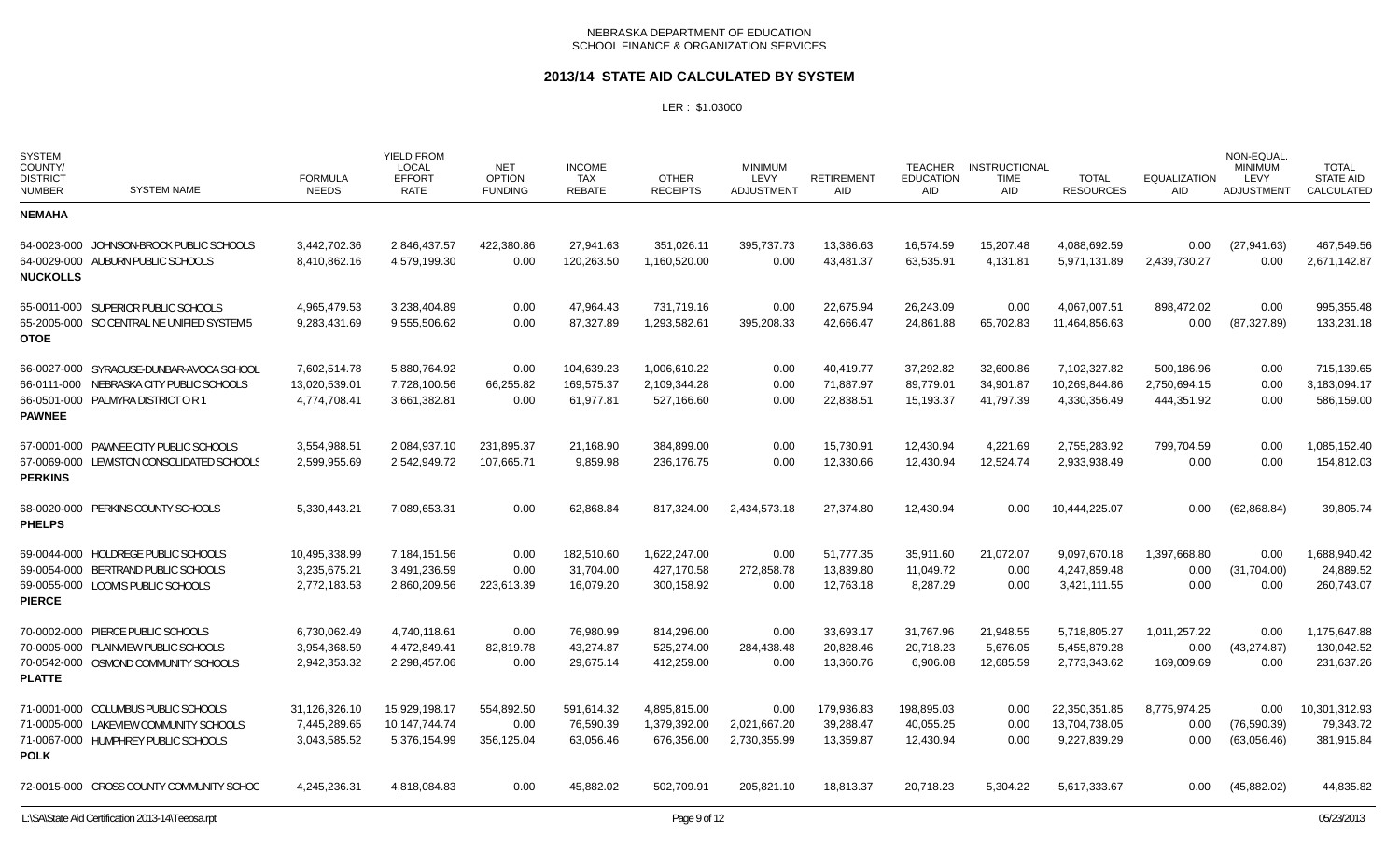### **2013/14 STATE AID CALCULATED BY SYSTEM**

| <b>SYSTEM</b><br>COUNTY/<br><b>DISTRICT</b><br><b>NUMBER</b> | <b>SYSTEM NAME</b>                         | <b>FORMULA</b><br><b>NEEDS</b> | <b>YIELD FROM</b><br><b>LOCAL</b><br><b>EFFORT</b><br>RATE | <b>NET</b><br><b>OPTION</b><br><b>FUNDING</b> | <b>INCOME</b><br><b>TAX</b><br><b>REBATE</b> | <b>OTHER</b><br><b>RECEIPTS</b> | <b>MINIMUM</b><br>LEVY<br>ADJUSTMENT | <b>RETIREMENT</b><br>AID | <b>TEACHER</b><br><b>EDUCATION</b><br>AID | <b>INSTRUCTIONAL</b><br><b>TIME</b><br>AID | <b>TOTAL</b><br><b>RESOURCES</b> | <b>EQUALIZATION</b><br>AID | NON-EQUAL<br><b>MINIMUM</b><br>LEVY<br>ADJUSTMENT | <b>TOTAL</b><br><b>STATE AID</b><br>CALCULATED |
|--------------------------------------------------------------|--------------------------------------------|--------------------------------|------------------------------------------------------------|-----------------------------------------------|----------------------------------------------|---------------------------------|--------------------------------------|--------------------------|-------------------------------------------|--------------------------------------------|----------------------------------|----------------------------|---------------------------------------------------|------------------------------------------------|
| <b>POLK</b>                                                  |                                            |                                |                                                            |                                               |                                              |                                 |                                      |                          |                                           |                                            |                                  |                            |                                                   |                                                |
|                                                              | 72-0019-000 OSCEOLA PUBLIC SCHOOLS         | 3,046,722.72                   | 2,991,094.96                                               | 0.00                                          | 33,461.11                                    | 451,435.68                      | 0.00                                 | 14,682.51                | 9,668.51                                  | 14,268.16                                  | 3,514,610.92                     | 0.00                       | 0.00                                              | 72,080.28                                      |
|                                                              | 72-0032-000 SHELBY - RISING CITY PUBLIC SC | 4,549,097.44                   | 4,623,303.84                                               | 248,459.33                                    | 46.882.48                                    | 512,120.29                      | 0.00                                 | 22,520.72                | 11,049.72                                 | 0.00                                       | 5,464,336.38                     | 0.00                       | 0.00                                              | 328,912.26                                     |
| <b>RED WILLOW</b>                                            | 72-0075-000 HIGH PLAINS COMMUNITY SCHOOLS  | 3,038,243.01                   | 5,065,722.74                                               | 0.00                                          | 36,946.72                                    | 443,222.55                      | 882,321.03                           | 17,858.06                | 8,287.29                                  | 17,263.09                                  | 6,471,621.48                     | 0.00                       | (36,946.72)                                       | 43,408.44                                      |
|                                                              | 73-0017-000 MC COOK PUBLIC SCHOOLS         | 13,333,161.90                  | 5,456,747.33                                               | 0.00                                          | 185,594.02                                   | 2,625,539.00                    | 0.00                                 | 66,498.64                | 49,723.76                                 | 17,638.95                                  | 8,401,741.69                     | 4,931,420.21               | 0.00                                              | 5,250,875.57                                   |
| <b>RICHARDSON</b>                                            | 73-0179-000 SOUTHWEST PUBLIC SCHOOLS       | 3,851,429.78                   | 4,465,306.65                                               | 16,563.96                                     | 31,077.52                                    | 547,946.00                      | 0.00                                 | 18,631.53                | 12,430.94                                 | 0.00                                       | 5,091,956.59                     | 0.00                       | 0.00                                              | 78,703.94                                      |
|                                                              | 74-0056-000 FALLS CITY PUBLIC SCHOOLS      | 8,845,242.07                   | 6,671,379.67                                               | 49,691.87                                     | 100,396.78                                   | 1,337,667.00                    | 0.00                                 | 44,881.90                | 48,342.54                                 | 24,528.83                                  | 8,276,888.59                     | 568,353.48                 | 0.00                                              | 836,195.40                                     |
| <b>ROCK</b>                                                  | 74-0070-000 HUMBOLDT TABLE ROCK STEINAUER  | 5,107,441.95                   | 5,815,559.71                                               | 0.00                                          | 47,849.22                                    | 944,528.00                      | 341,028.94                           | 25,591.43                | 16,574.59                                 | 19,164.41                                  | 7,210,296.30                     | 0.00                       | (47, 849.22)                                      | 61,330.43                                      |
| <b>SALINE</b>                                                | 75-0100-000 ROCK COUNTY PUBLIC SCHOOLS     | 2,719,622.43                   | 3,598,011.19                                               | 0.00                                          | 21,604.42                                    | 341,050.00                      | 570,092.65                           | 13,892.61                | 6,906.08                                  | 0.00                                       | 4,551,556.95                     | 0.00                       | (21,604.42)                                       | 20,798.69                                      |
|                                                              | 76-0002-000 CRETE PUBLIC SCHOOLS           | 17,504,982.36                  | 7,678,776.83                                               | 0.00                                          | 167,308.13                                   | 1,789,584.16                    | 0.00                                 | 88,054.51                | 102,209.94                                | 15,382.91                                  | 9,841,316.49                     | 7,663,665.87               | 0.00                                              | 8,036,621.36                                   |
|                                                              | 76-0044-000 DORCHESTER PUBLIC SCHOOLS      | 2,525,088.87                   | 2,630,949.23                                               | 24,845.93                                     | 20,977.05                                    | 346,630.06                      | 0.00                                 | 11,968.57                | 11,049.72                                 | 0.00                                       | 3,046,420.56                     | 0.00                       | 0.00                                              | 68,841.27                                      |
|                                                              | 76-0068-000 FRIEND PUBLIC SCHOOLS          | 3,294,294.17                   | 2,815,086.39                                               | 173,921.53                                    | 38,185.18                                    | 450,206.14                      | 0.00                                 | 16,001.48                | 5,524.86                                  | 0.00                                       | 3,498,925.58                     | 0.00                       | 0.00                                              | 233,633.05                                     |
| <b>SAUNDERS</b>                                              | 76-0082-000 WILBER-CLATONIA PUBLIC SCHOOLS | 5,700,112.60                   | 4,524,596.32                                               | 273,305.26                                    | 59,762.36                                    | 593,838.69                      | 0.00                                 | 25,002.43                | 30,386.74                                 | 0.00                                       | 5,506,891.80                     | 193,220.80                 | 0.00                                              | 581,677.59                                     |
|                                                              | 78-0001-000 ASHLAND-GREENWOOD PUBLIC SCHS  | 8,468,837.98                   | 5,516,366.20                                               | 24,845.93                                     | 129,219.86                                   | 1,026,844.58                    | 0.00                                 | 36,968.64                | 35,911.60                                 | 0.00                                       | 6,770,156.82                     | 1,698,681.16               | 0.00                                              | 1,925,627.20                                   |
|                                                              | 78-0009-000 YUTAN PUBLIC SCHOOLS           | 4,944,055.26                   | 2,317,589.66                                               | 248,459.33                                    | 55,883.75                                    | 567,054.56                      | 0.00                                 | 22,793.68                | 19,337.02                                 | 36,189.87                                  | 3,267,307.87                     | 1,676,747.38               | 0.00                                              | 2,059,411.04                                   |
|                                                              | 78-0039-000 WAHOO PUBLIC SCHOOLS           | 9,711,328.58                   | 7,115,830.40                                               | 33,127.91                                     | 159,877.64                                   | 1,520,271.49                    | 0.00                                 | 46,086.47                | 46,961.33                                 | 32,593.18                                  | 8,954,748.41                     | 756,580.17                 | 0.00                                              | 1,075,226.69                                   |
|                                                              | 78-0072-000 MEAD PUBLIC SCHOOLS            | 2,927,261.12                   | 2,817,470.79                                               | 182,203.51                                    | 32,289.53                                    | 325,710.82                      | 0.00                                 | 12,189.05                | 13,812.15                                 | 7,897.60                                   | 3,391,573.45                     | 0.00                       | 0.00                                              | 248,391.84                                     |
| <b>SCOTTS BLUFF</b>                                          | 78-0107-000 CEDAR BLUFFS PUBLIC SCHOOLS    | 2,832,989.34                   | 2,119,683.87                                               | 207,049.44                                    | 37,815.87                                    | 336,009.34                      | 0.00                                 | 11,715.61                | 11,049.72                                 | 21,687.26                                  | 2,745,011.11                     | 87,978.23                  | 0.00                                              | 377,296.13                                     |
|                                                              | 79-0002-000 MINATARE PUBLIC SCHOOLS        | 3,034,065.80                   | 397,121.44                                                 | 0.00                                          | 23,892.63                                    | 222,240.00                      | 0.00                                 | 13,927.04                | 1,381.22                                  | 27,752.69                                  | 686,315.01                       | 2,347,750.79               | 0.00                                              | 2,414,704.36                                   |
|                                                              | 79-0011-000 MORRILL PUBLIC SCHOOLS         | 4,646,906.50                   | 2,800,965.03                                               | 0.00                                          | 34,046.92                                    | 600,494.02                      | 0.00                                 | 26,464.10                | 13,812.15                                 | 0.00                                       | 3,475,782.22                     | 1,171,124.28               | 0.00                                              | 1,245,447.45                                   |
|                                                              | 79-0016-000 GERING PUBLIC SCHOOLS          | 17,832,004.21                  | 6,416,431.68                                               | 0.00                                          | 188,911.30                                   | 2,315,807.00                    | 0.00                                 | 113,873.69               | 102,209.94                                | 0.00                                       | 9,137,233.62                     | 8,694,770.59               | 0.00                                              | 9,099,765.53                                   |
|                                                              | 79-0031-000 MITCHELL PUBLIC SCHOOLS        | 6,860,766.69                   | 2,346,226.55                                               | 645,994.25                                    | 55,312.87                                    | 653,986.00                      | 0.00                                 | 29,711.27                | 26,243.09                                 | 0.00                                       | 3,757,474.03                     | 3,103,292.66               | 0.00                                              | 3,860,554.14                                   |
|                                                              | 79-0032-000 SCOTTSBLUFF PUBLIC SCHOOLS     | 28,719,929.30                  | 12,534,835.78                                              | 0.00                                          | 363,880.21                                   | 3,540,454.00                    | 0.00                                 | 156,301.99               | 128,453.04                                | 207,226.43                                 | 16,931,151.46                    | 11,788,777.84              | 0.00                                              | 12,644,639.52                                  |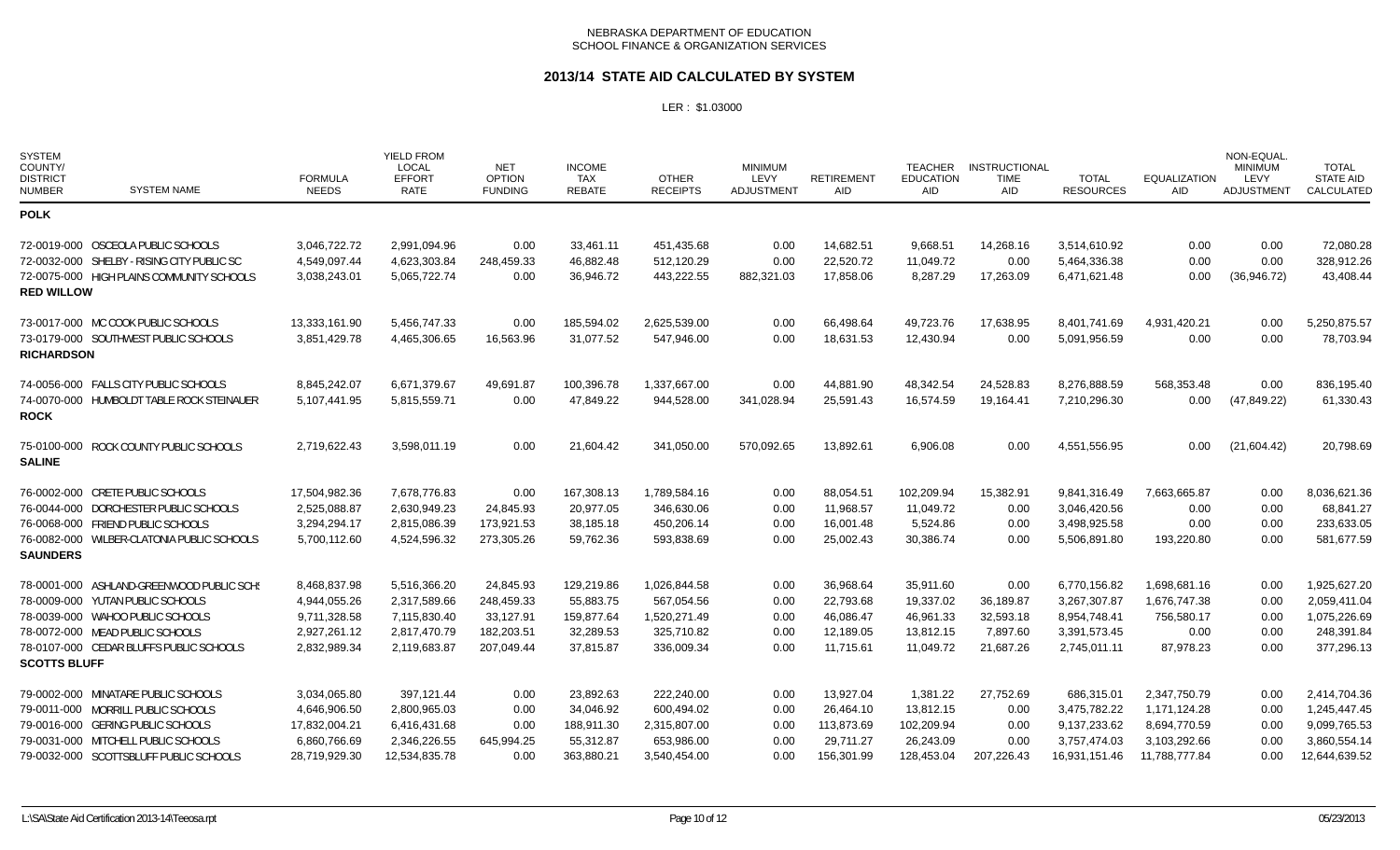### **2013/14 STATE AID CALCULATED BY SYSTEM**

| <b>SYSTEM</b><br>COUNTY/<br><b>DISTRICT</b><br><b>NUMBER</b> | <b>SYSTEM NAME</b>                        | <b>FORMULA</b><br><b>NEEDS</b> | <b>YIELD FROM</b><br>LOCAL<br><b>EFFORT</b><br><b>RATE</b> | <b>NET</b><br><b>OPTION</b><br><b>FUNDING</b> | <b>INCOME</b><br><b>TAX</b><br><b>REBATE</b> | <b>OTHER</b><br><b>RECEIPTS</b> | <b>MINIMUM</b><br>LEVY<br>ADJUSTMENT | <b>RETIREMENT</b><br>AID | <b>TEACHER</b><br><b>EDUCATION</b><br>AID | <b>INSTRUCTIONAL</b><br><b>TIME</b><br>AID | <b>TOTAL</b><br><b>RESOURCES</b> | <b>EQUALIZATION</b><br>AID | NON-EQUAL<br><b>MINIMUM</b><br>LEVY<br>ADJUSTMENT | <b>TOTAL</b><br><b>STATE AID</b><br>CALCULATED |
|--------------------------------------------------------------|-------------------------------------------|--------------------------------|------------------------------------------------------------|-----------------------------------------------|----------------------------------------------|---------------------------------|--------------------------------------|--------------------------|-------------------------------------------|--------------------------------------------|----------------------------------|----------------------------|---------------------------------------------------|------------------------------------------------|
| <b>SEWARD</b>                                                |                                           |                                |                                                            |                                               |                                              |                                 |                                      |                          |                                           |                                            |                                  |                            |                                                   |                                                |
|                                                              | 80-0005-000 MILFORD PUBLIC SCHOOLS        | 7,024,203.27                   | 4,447,532.13                                               | 571,456.45                                    | 91,486.65                                    | 777,069.75                      | 0.00                                 | 31,418.18                | 41,436.46                                 | 64,634.19                                  | 6,025,033.81                     | 999.169.46                 | 0.00                                              | 1,799,601.39                                   |
|                                                              | 80-0009-000 SEWARD PUBLIC SCHOOLS         | 12,928,540.48                  | 11,038,733.28                                              | 0.00                                          | 256,686.25                                   | 2,658,501.03                    | 0.00                                 | 61,843.32                | 87,016.57                                 | 0.00                                       | 14,102,780.46                    | 0.00                       | 0.00                                              | 405,546.15                                     |
|                                                              | 80-0567-000 CENTENNIAL PUBLIC SCHOOLS     | 5,041,329.21                   | 9,775,557.91                                               | 0.00                                          | 83,657.83                                    | 948,471.33                      | 3,389,176.44                         | 31,128.64                | 26,243.09                                 | 29,730.81                                  | 14,283,966.05                    | 0.00                       | (83,657.83)                                       | 87,102.54                                      |
| <b>SHERIDAN</b>                                              |                                           |                                |                                                            |                                               |                                              |                                 |                                      |                          |                                           |                                            |                                  |                            |                                                   |                                                |
|                                                              | 81-0003-000 HAY SPRINGS PUBLIC SCHOOLS    | 2,219,846.37                   | 1,111,539.16                                               | 8,281.98                                      | 17,914.75                                    | 212.915.00                      | 0.00                                 | 9.299.10                 | 0.00                                      | 0.00                                       | 1,359,949.99                     | 859.896.38                 | 0.00                                              | 895,392.21                                     |
| <b>SHERMAN</b>                                               | 81-0010-000 GORDON-RUSHVILLE PUBLIC SCHS  | 8,319,426.62                   | 5,648,960.08                                               | 0.00                                          | 58.777.16                                    | 1,302,939.82                    | 0.00                                 | 46,772.59                | 24,861.88                                 | 14,019.43                                  | 7,096,330.95                     | 1,223,095.67               | 0.00                                              | 1,367,526.72                                   |
|                                                              | 82-0001-000 LOUP CITY PUBLIC SCHOOLS      | 3,837,067.54                   | 3,250,916.37                                               | 0.00                                          | 26,272.04                                    | 393,533.00                      | 0.00                                 | 17,575.51                | 15,193.37                                 | 0.00                                       | 3,703,490.29                     | 133.577.25                 | 0.00                                              | 192,618.17                                     |
| <b>SIOUX</b>                                                 | 82-0015-000 LITCHFIELD PUBLIC SCHOOLS     | 2,059,618.83                   | 1,438,328.60                                               | 0.00                                          | 9,771.85                                     | 183,776.00                      | 0.00                                 | 9,815.00                 | 4,143.65                                  | 7,995.04                                   | 1,653,830.13                     | 405,788.70                 | 0.00                                              | 437,514.23                                     |
| <b>STANTON</b>                                               | 83-0500-000 SIOUX COUNTY PUBLIC SCHOOLS   | 1,812,353.89                   | 3,133,865.59                                               | 0.00                                          | 12,817.12                                    | 206,593.00                      | 1,054,865.24                         | 10,122.76                | 5,524.86                                  | 0.00                                       | 4,423,788.58                     | 0.00                       | (12, 817.12)                                      | 15,647.62                                      |
| <b>THAYER</b>                                                | 84-0003-000 STANTON COMMUNITY SCHOOLS     | 5,049,153.33                   | 3,821,119.25                                               | 132,511.64                                    | 46,145.54                                    | 685,652.67                      | 0.00                                 | 21,790.41                | 26,243.09                                 | 0.00                                       | 4,733,462.60                     | 315,690.73                 | 0.00                                              | 542,381.41                                     |
|                                                              | 85-0060-000 DESHLER PUBLIC SCHOOLS        | 2,915,352.32                   | 3,179,726.47                                               | 273,305.26                                    | 37,489.05                                    | 320,963.06                      | 0.00                                 | 13,061.79                | 8,287.29                                  | 0.00                                       | 3,832,832.93                     | 0.00                       | 0.00                                              | 332,143.40                                     |
|                                                              | 85-0070-000 THAYER CENTRAL COMMUNITY SCHS | 4,785,184.19                   | 4,990,902.71                                               | 0.00                                          | 52,655.84                                    | 684,051.01                      | 0.00                                 | 20,112.12                | 19,337.02                                 | 22,471.99                                  | 5,789,530.69                     | 0.00                       | 0.00                                              | 114,576.97                                     |
| <b>THOMAS</b>                                                | 85-2001-000 BRUNING-DAVENPORT UNIFIED SYS | 2,558,880.01                   | 5,266,079.53                                               | 0.00                                          | 45,420.44                                    | 451,489.82                      | 1,320,610.04                         | 15,479.44                | 8,287.29                                  | 0.00                                       | 7,107,366.56                     | 0.00                       | (45, 420.44)                                      | 23,766.73                                      |
| <b>THURSTON</b>                                              | 86-0001-000 THEDFORD PUBLIC SCHOOLS       | 1,768,564.51                   | 1,797,246.58                                               | 99,383.73                                     | 8,100.71                                     | 175,242.12                      | 0.00                                 | 7,573.20                 | 1,381.22                                  | 0.00                                       | 2,088,927.56                     | 0.00                       | 0.00                                              | 116,438.86                                     |
|                                                              | 87-0001-000 PENDER PUBLIC SCHOOLS         | 4,173,249.39                   | 3,537,348.20                                               | 223,613.39                                    | 55,667.37                                    | 529.856.00                      | 0.00                                 | 18.060.92                | 19,337.02                                 | 12.211.90                                  | 4,396,094.80                     | 0.00                       | 0.00                                              | 328,890.60                                     |
|                                                              | 87-0013-000 WALTHILL PUBLIC SCHOOLS       | 4,042,829.93                   | 1,078,018.76                                               | 0.00                                          | 13,145.21                                    | 476,260.00                      | 0.00                                 | 24,183.23                | 22,099.45                                 | 0.00                                       | 1,613,706.65                     | 2,429,123.27               | 0.00                                              | 2,488,551.16                                   |
|                                                              | 87-0016-000 UMO N HO N NATION PUBLIC SCHS | 5,242,262.73                   | 118,605.91                                                 | 0.00                                          | 413.05                                       | 610,470.00                      | 0.00                                 | 32,397.48                | 15,193.37                                 | 0.00                                       | 777,079.81                       | 4,465,182.92               | 0.00                                              | 4,513,186.82                                   |
| <b>VALLEY</b>                                                | 87-0017-000 WINNEBAGO PUBLIC SCHOOLS      | 6,590,558.00                   | 597,721.86                                                 | 0.00                                          | 3,194.56                                     | 1,212,688.00                    | 0.00                                 | 35,291.49                | 27,624.31                                 | 0.00                                       | 1,876,520.22                     | 4,714,037.78               | 0.00                                              | 4,780,148.14                                   |
|                                                              | 88-0005-000 ORD PUBLIC SCHOOLS            | 6,050,684.08                   | 4,712,541.93                                               | 0.00                                          | 62.655.37                                    | 629,523.00                      | 0.00                                 | 30.522.12                | 27,624.31                                 | 0.00                                       | 5,462,866.73                     | 587,817.35                 | 0.00                                              | 708,619.15                                     |
|                                                              | 88-0021-000 ARCADIA PUBLIC SCHOOLS        | 2,054,082.04                   | 940,430.60                                                 | 0.00                                          | 10,799.96                                    | 143,774.00                      | 0.00                                 | 7,976.60                 | 4,143.65                                  | 1,731.05                                   | 1,108,855.86                     | 945,226.19                 | 0.00                                              | 969,877.44                                     |